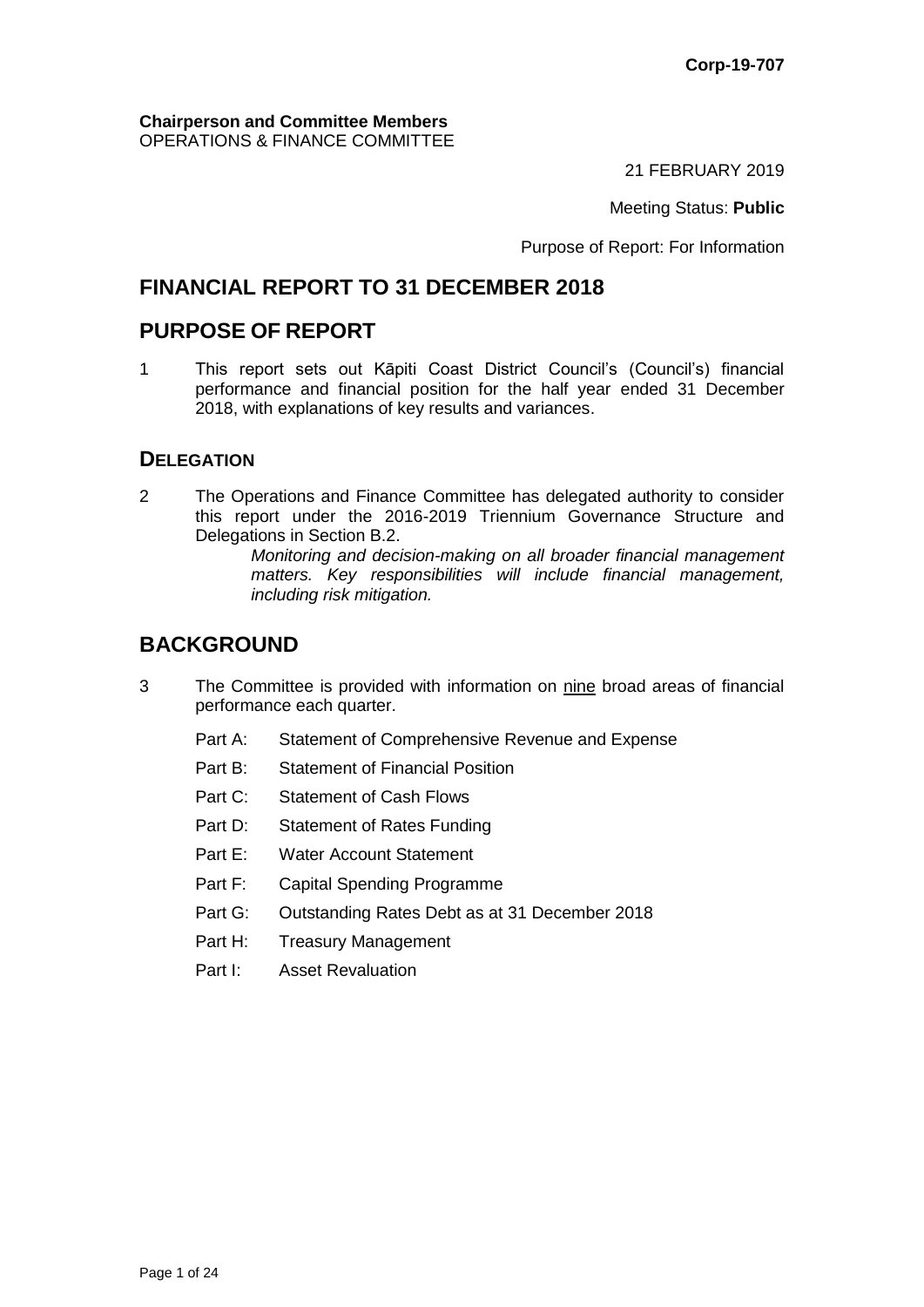### **Part A: Statement of Comprehensive Revenue and Expense**

- 4 The statement of comprehensive revenue and expense covers all of the Council's revenue and expenditure for the reporting period.
- 5 The net position of revenue less expenditure provides the operating surplus or deficit for the reporting period.
- 6 Table 1 below outlines the Council's actual revenue and expenses for the half year ended 31 December 2018, including the budget and forecast for the year ended 30 June 2019.

|                                                                | Year to date to 31 Dec 2018 |        |                                 | <b>Full Year 2018/19</b> |        |          |
|----------------------------------------------------------------|-----------------------------|--------|---------------------------------|--------------------------|--------|----------|
| Table 1                                                        | Actual                      |        | Budget Variance Forecast Budget |                          |        | Variance |
|                                                                | \$000                       | \$000  | \$000                           | \$000                    | \$000  | \$000    |
|                                                                |                             |        |                                 |                          |        |          |
| Rates                                                          | 32.093                      | 32,027 | 66                              | 64.220                   | 64,075 | 145      |
| Fees and Charges                                               | 4.938                       | 4.979  | (41)                            | 8.991                    | 9.319  | (328)    |
| <b>Grants and Subsidies</b>                                    | 1.572                       | 1,959  | (387)                           | 6,107                    | 5,691  | 416      |
| Development and Financial Contributions Revenue                | 1,192                       | 538    | 654                             | 1,500                    | 1,076  | 424      |
| <b>Other Operating Revenue</b>                                 | 1.308                       | 228    | 1.080                           | 13,016                   | 434    | 12.582   |
| Interest Income                                                | 1,071                       | 1,357  | (286)                           | 1,974                    | 2,856  | (882)    |
|                                                                |                             |        |                                 |                          |        |          |
| <b>Total Income</b>                                            | 42,174                      | 41,088 | 1,086                           | 95,808                   | 83,451 | 12,357   |
|                                                                |                             |        |                                 |                          |        |          |
| Personnel, maintenance & operations                            | 24,871                      | 26,649 | 1.778                           | 53,225                   | 53,475 | 250      |
| Depreciation and Amortisation                                  | 10,151                      | 10,054 | (97)                            | 20,285                   | 20,107 | (178)    |
| Finance Expense                                                | 4.826                       | 5.102  | 276                             | 9,507                    | 10,263 | 756      |
|                                                                |                             |        |                                 |                          |        |          |
| <b>Total Expenditure</b>                                       | 39,848                      | 41,805 | 1,957                           | 83,017                   | 83,845 | 828      |
|                                                                |                             |        |                                 |                          |        |          |
| <b>Operating (Deficit) / Surplus</b>                           | 2,326                       | (717)  | 3,043                           | 12,791                   | (394)  | 13,185   |
|                                                                |                             |        |                                 |                          |        |          |
| Revaluation of Property Plant and Equipment                    | 65                          |        | 65                              | 43.367                   | 43,367 |          |
| Unrealised gain/(loss) on revaluation of financial derivatives | (2,017)                     |        | (2,017)                         | (2,017)                  | (478)  | (1,539)  |
| <b>Total Other Comprehensive Income and Expenditure</b>        | (1, 952)                    |        | (1, 952)                        | 41,350                   | 42,889 | (1,539)  |
|                                                                |                             |        |                                 |                          |        |          |
| <b>Net Operating Surplus / (Deficit)</b>                       | 374                         | (717)  | 1,091                           | 54,141                   | 42,495 | 11,646   |

#### **Financial performance summary**

- 7 Council's year to date (YTD) operating surplus of \$2.33 million is \$3.04 million favourable to budget. This comprises of a \$1.09 million favourable revenue variance and a \$1.96 million favourable expenditure variance.
- 8 The operating surplus is forecasted to be \$12.79 million by the end of the financial year, which is \$13.19 million favourable to budget.
- 9 The favourable YTD and forecast variances are mainly due to vesting of assets to Council as a result of subdivision activity and the expressway, more development and financial contributions revenue than planned, and additional rates revenue due to stronger growth in rateable units since the LTP was approved. It is also due to lower levels of operating expenditure for the first half of the year in areas such as personnel, maintenance and general expenses. Please note that the forecast takes into account that the Kapiti Investment Funds are not progressing.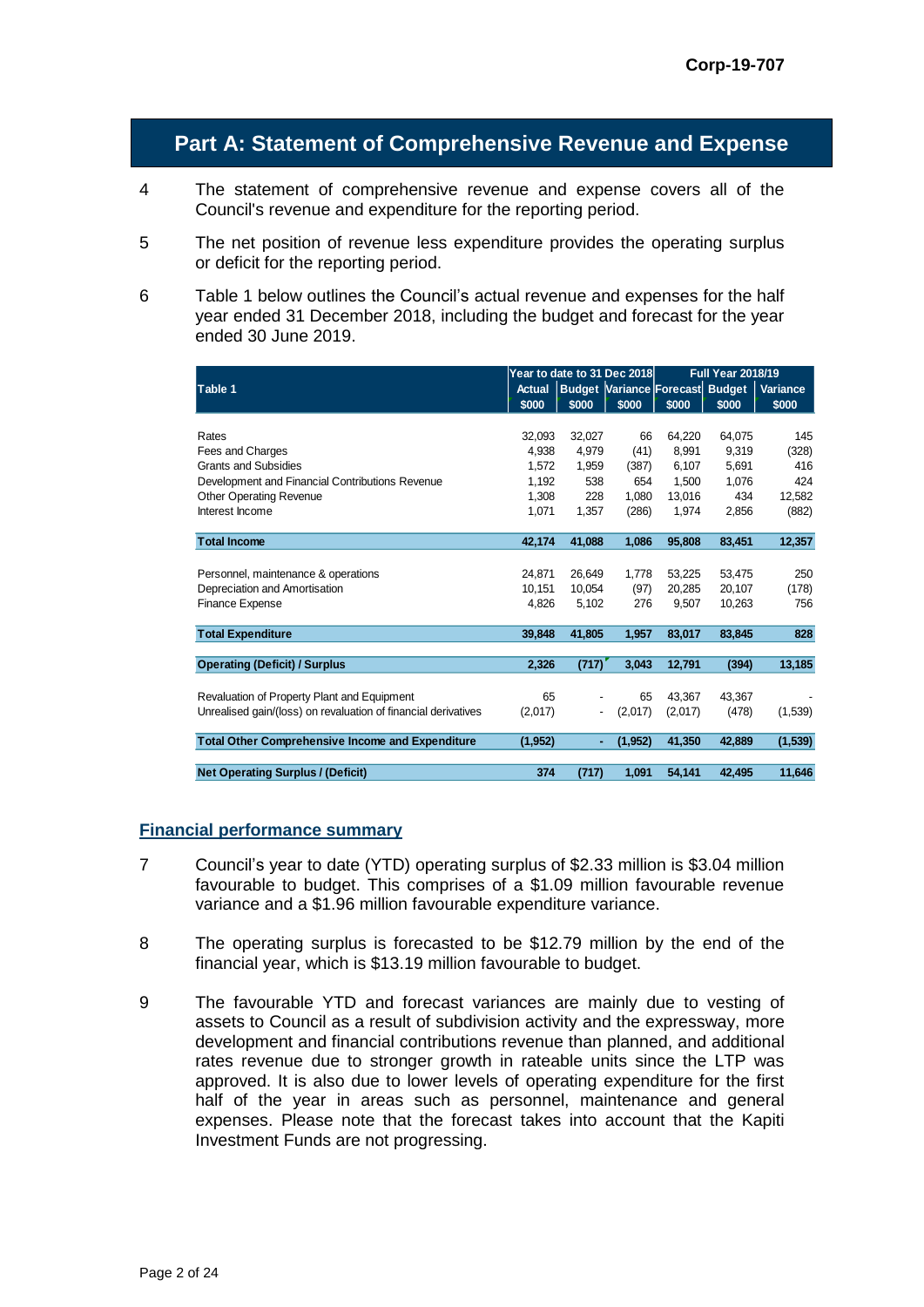- 10 Overall the council is currently forecasting to meet its budgeted rates deficit of \$75,000. This deficit was funded by a portion of the 2017/18 surplus. While the Council's full year performance is subject to change during the next two quarters, the Council is working hard to ensure that we meet the budget or finish the year with a small rates surplus.
- 11 Council's unrealised loss on revaluation of financial derivatives of \$2.02 million is due to derivative interest rates decreasing since 30 June 2018. There is no intention to realise these fair value changes (whether gains or losses). This is recognised for accounting purposes only and does not represent a cash gain or loss.

#### **Revenue performance - commentary**

| Description              | Rates include all rates earned by the Council, including water<br>rates. Rates remissions and rates billed to the Council owned<br>properties are excluded.                                                                                                   |
|--------------------------|---------------------------------------------------------------------------------------------------------------------------------------------------------------------------------------------------------------------------------------------------------------|
| Year to Date<br>Variance | \$66,000 favourable to budget due to additional rates revenue<br>from additional property development finalised in June 2018<br>after the rates were set. This development was in Raumati<br>Beach (6 lots), Paraparaumu (17 lots) and Waikanae (15<br>lots). |
| Forecast<br>Variance     | \$145,000 favourable to budget due to additional<br>rates<br>revenue as a result of stronger growth.                                                                                                                                                          |

#### 13 **Fees and charges**

| Description              | Fees and charges includes all non-rates revenue earned by<br>the Council for providing services to the Community. This<br>also includes fines and penalties charged.   |
|--------------------------|------------------------------------------------------------------------------------------------------------------------------------------------------------------------|
| Year to Date<br>Variance | \$41,000 unfavourable to budget, which is mainly driven by<br>lower regulatory income, including resource consents, health<br>license fees, and parking infringements. |
| Forecast<br>Variance     | \$328,000 unfavourable to budget, which is mainly due to<br>lower regulatory income, including resource consents, health<br>license fees, and parking infringements.   |

#### 14 **Grants and subsidies**

| <b>Description</b>       | Includes grants received by the Council for operating and<br>capital spending. The majority of grants revenue is received<br>from (NZTA) for their share of our roading maintenance and<br>capital spending programmes. |  |
|--------------------------|-------------------------------------------------------------------------------------------------------------------------------------------------------------------------------------------------------------------------|--|
| Year to Date<br>Variance | \$387,000 unfavourable to budget due to project delivery<br>delays in LED street lighting and Stride and Ride, and as the<br>majority of projects are completed during the summer<br>months.                            |  |
| Forecast<br>Variance     | \$416,000 favourable to budget as work has been completed<br>to maximise the funding from NZTA, including increased<br>funding expected for low cost low risk category projects which<br>were previously not funded.    |  |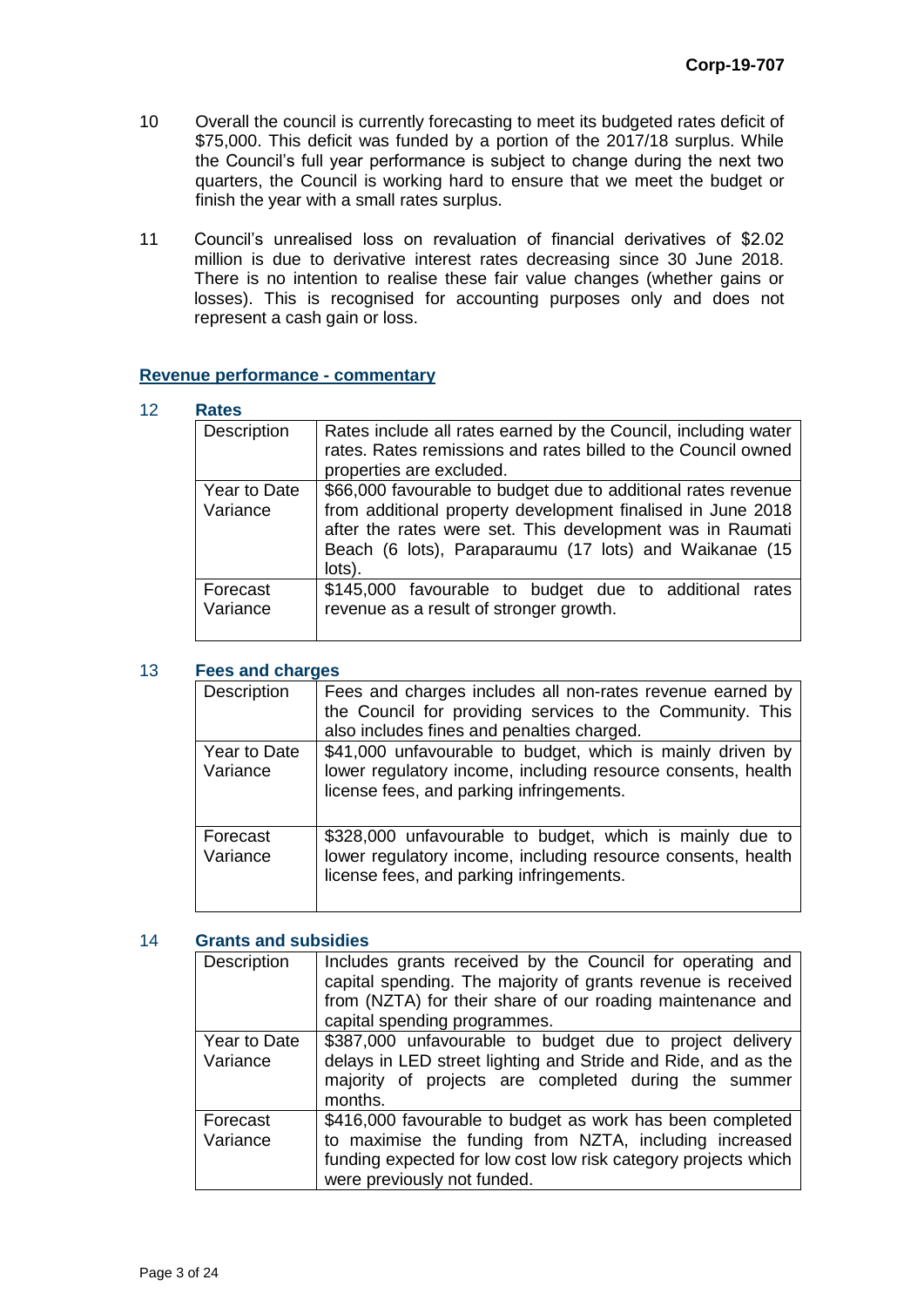### 15 **Development and financial contributions**

| Description  | Financial contributions are levied under the Resource<br>Management Act and cover Reserves Contributions levied on<br>developers at the time of subdivision.                                                                                                  |
|--------------|---------------------------------------------------------------------------------------------------------------------------------------------------------------------------------------------------------------------------------------------------------------|
|              | Development contributions are levied under the Local<br>Government Act 2002 and cover all key activities except<br>reserves and are levied on developers at the time of<br>subdivision. Developers' contributions to Council works are<br>treated as revenue. |
| Year to Date | \$654,000 favourable to budget due to higher subdivision                                                                                                                                                                                                      |
| Variance     | activity than planned. This increased development activity                                                                                                                                                                                                    |
|              | has been in Waikanae and Otaki.                                                                                                                                                                                                                               |
| Forecast     | Expected to be \$424,000 favourable to budget due to                                                                                                                                                                                                          |
| Variance     | increased building and subdivision activity.                                                                                                                                                                                                                  |

### 16 **Other Operating Revenue**

| Description              | Includes assets vested to the Council, local government<br>petrol tax, donations and/or sponsorship and realised gains<br>on asset disposals. Note also that the value of land vested to<br>the Council as part subdivision activity in any year will be<br>recorded as revenue in that year. |
|--------------------------|-----------------------------------------------------------------------------------------------------------------------------------------------------------------------------------------------------------------------------------------------------------------------------------------------|
| Year to Date<br>Variance | \$1.08 million favourable to budget due to assets vested to the<br>Council as part of the subdivision process. These mainly<br>relate to Otaki and Waikanae.                                                                                                                                  |
| Forecast<br>Variance     | Forecasted to be \$12.61 million favourable to budget, due to<br>the vesting of roading assets (roads and land under roads)<br>from NZTA as result of the connector roads for the new<br>Expressway. These roads include Peka Peka, Hadfield, and<br>Te Kowhai link roads.                    |

#### 17 **Interest income**

| Description              | Interest income represents the Council's earnings on its term<br>deposits, overnight cash deposits and borrower notes held by<br>the Local Government Funding Agency.                    |
|--------------------------|------------------------------------------------------------------------------------------------------------------------------------------------------------------------------------------|
| Year to Date<br>Variance | \$286,000 unfavourable to budget which is mainly due to the<br>Council's decision to not progress further with the Kapiti<br>investment funds.                                           |
| Forecast<br>Variance     | \$882,000 unfavourable to budget due to the Council's<br>decision to not progress further with the Kapiti investment<br>funds. Interest expense will also be lower due to this decision. |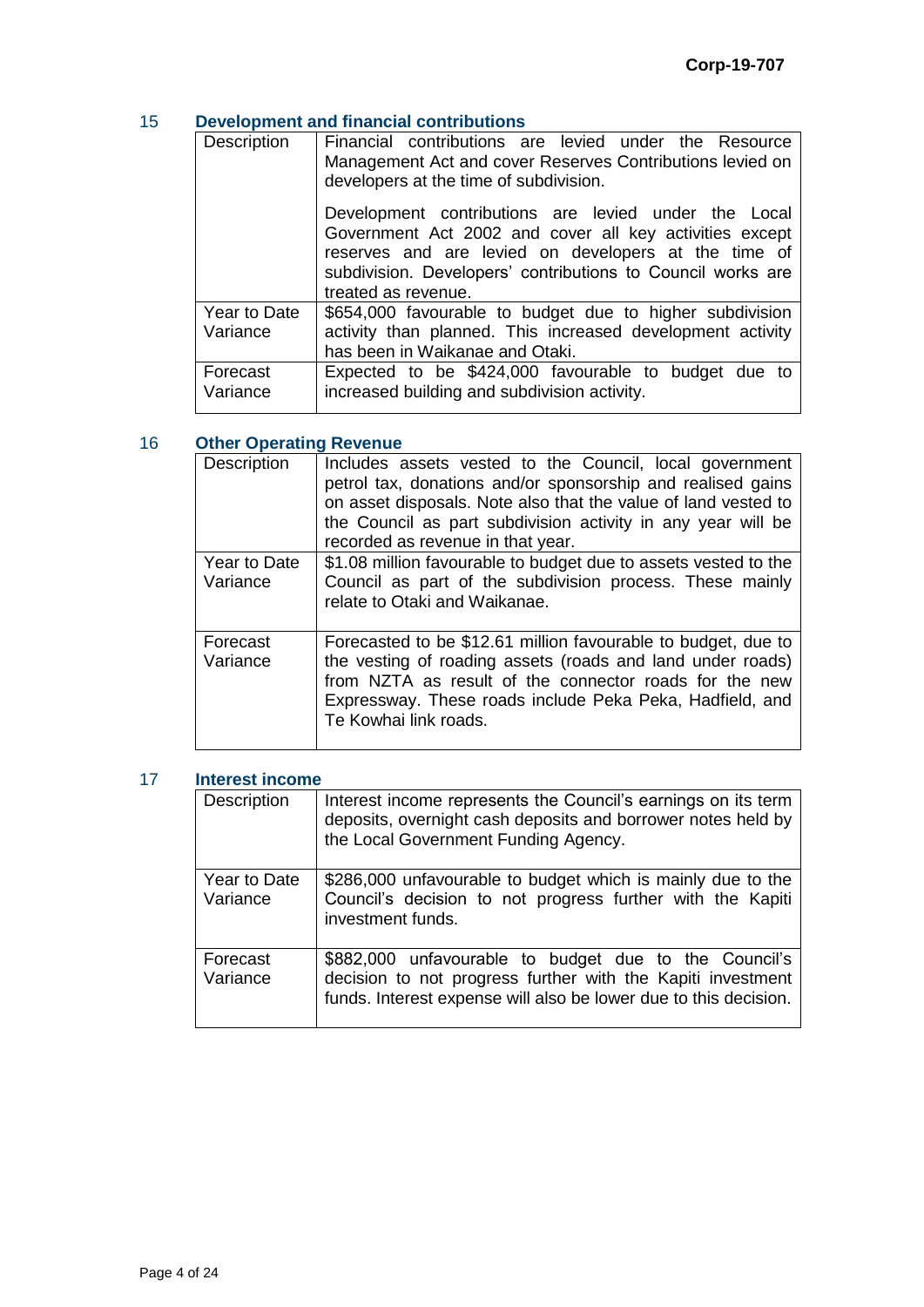# **Expenditure performance - commentary**

| 18 | <b>Personnel, maintenance &amp; operations</b> |                                                                                                                                                                                                                                                                                                                                                                                                                                                     |  |
|----|------------------------------------------------|-----------------------------------------------------------------------------------------------------------------------------------------------------------------------------------------------------------------------------------------------------------------------------------------------------------------------------------------------------------------------------------------------------------------------------------------------------|--|
|    | Description                                    | Includes personnel expenses, maintenance, business-as-<br>usual Council operating expenses, internal recoveries, grants<br>and other sundry expenses.                                                                                                                                                                                                                                                                                               |  |
|    | Year to Date<br>Variance                       | \$1.78 million favourable to budget due to lower levels of<br>expenditure in the first half of the year in the following areas:<br>Personnel $$580,000 -$ due to staffing vacancies across the<br>organisation, partially offset by fixed term and other external<br>resources used to backfill the positions.<br>Maintenance and operations $$1.2$ million – due to lower<br>spending on:<br>planned earnings from the Kapiti Investment funds due |  |
|    |                                                | to the Council decision in January to not progress<br>further with the Kapiti Investment Funds.<br>Iwi Management Plan, District Plan, Environmental<br>Management and enforcement and in waste and travel<br>safety plans.<br>overall maintenance including ICT, Stormwater &<br>Coastal and transfer stations.                                                                                                                                    |  |
|    | Forecast<br>Variance                           | \$250,000 favourable to budget which is primarily due to the<br>Council decision in January to not progress further with the<br>Kapiti Investment Funds.                                                                                                                                                                                                                                                                                            |  |

#### 19 **Depreciation and amortisation**

| Description              | Depreciation is the amortisation of the cost of property, plant<br>and equipment and intangible assets currently owned by the<br>Council.                                                                   |  |
|--------------------------|-------------------------------------------------------------------------------------------------------------------------------------------------------------------------------------------------------------|--|
| Year to Date<br>Variance | \$97,000 unfavourable to budget due to the final 2017/18<br>revaluation inflationary changes resulting in higher water<br>asset values. These higher values give rise to increased<br>depreciation expense. |  |
| Forecast<br>Variance     | \$178,000 unfavourable to budget due to the three waters<br>asset revaluations being more than expected.                                                                                                    |  |

#### 20 **Finance expense**

| Description  | Interest expense is incurred on borrowings.                |  |  |
|--------------|------------------------------------------------------------|--|--|
| Year to Date | \$270,000 favourable to budget because Council resolved to |  |  |
| Variance     | not progress further with the Kapiti Investment funds.     |  |  |
| Forecast     | \$746,000 favourable to budget because Council resolved to |  |  |
| Variance     | not progress further with the Kapiti Investment funds.     |  |  |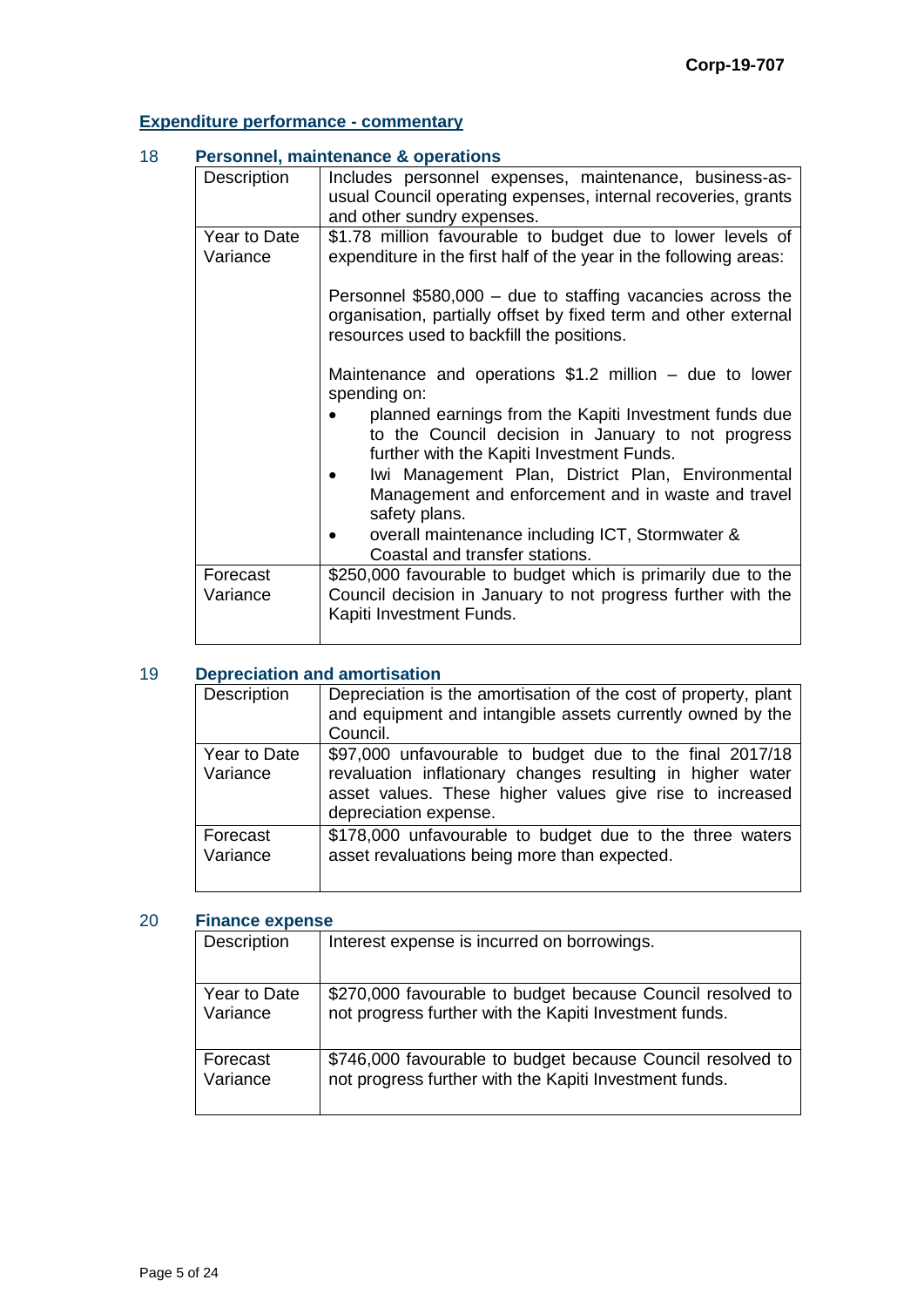### **Items reported below the line - commentary**

| Description: | 1. The Council recognises its interest rate swaps at fair       |  |  |
|--------------|-----------------------------------------------------------------|--|--|
|              | value on a monthly basis.                                       |  |  |
|              | 2. The change in fair value between 1 July 2018 and 31          |  |  |
|              | December 2018 is treated as either an unrealised gain           |  |  |
|              | (fair value has decreased) or an unrealised loss (fair          |  |  |
|              | value has increased).                                           |  |  |
| Year to Date | \$2.02 million unfavourable to budget because swap rates are    |  |  |
| Variance     | lower compared to opening rates at 1 July 2018. (See Part H:    |  |  |
|              | Treasury Management).                                           |  |  |
| Forecast     | Given the volatility of the financial markets, the full year    |  |  |
| Variance     | forecast will always be aligned to the actual year to date fair |  |  |
|              | value of the committed swap portfolio.                          |  |  |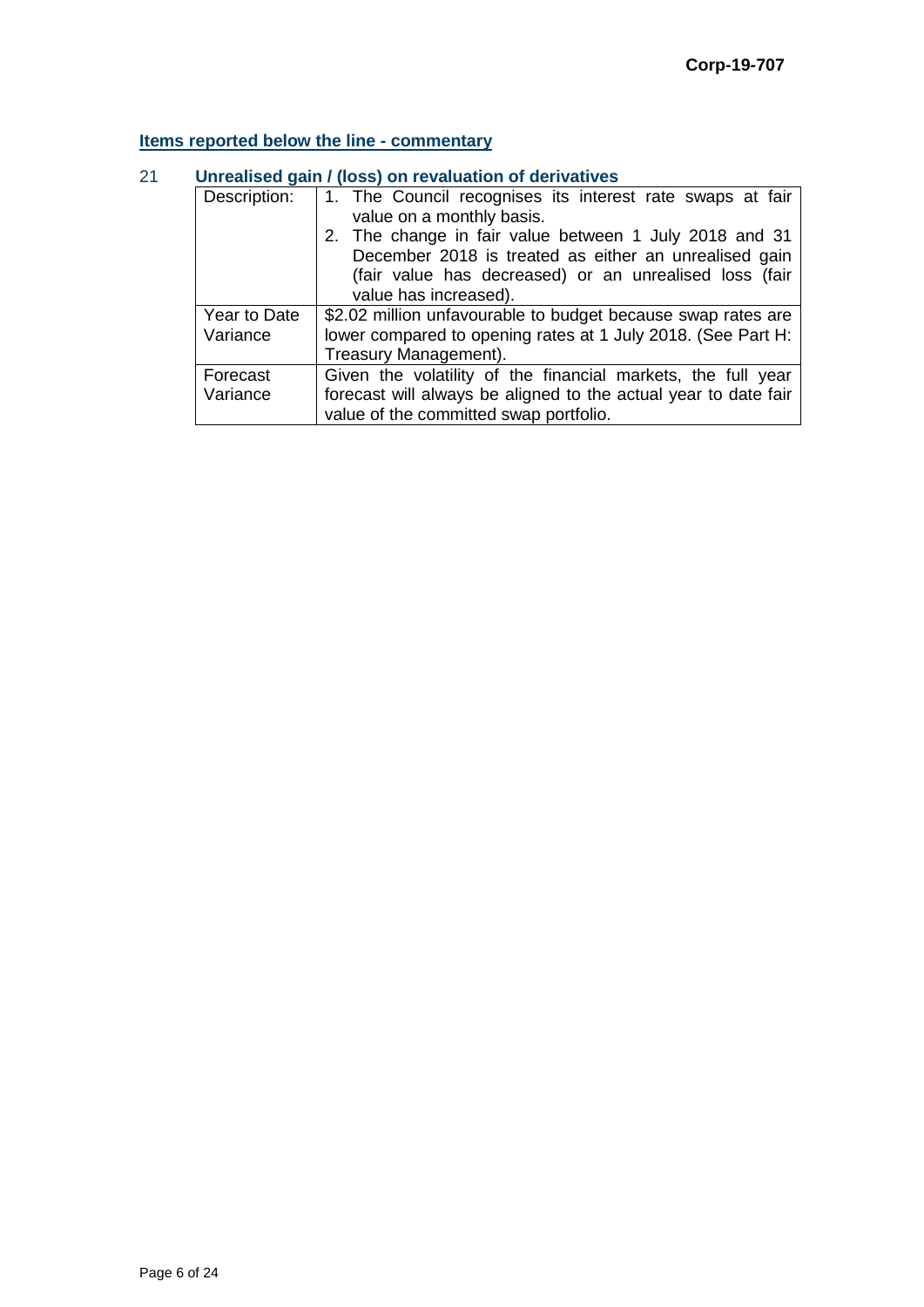### **Part B: Statement of Financial Position**

22 The Council's financial position as at 31 December 2018 and full year forecast and budget are set out in Table 2, followed by a summary of the key variances. Note that the Council does not prepare a monthly budget for the statement of financial position.

| Table 2                                                  | 2018/19           |                              |                            |                 |  |
|----------------------------------------------------------|-------------------|------------------------------|----------------------------|-----------------|--|
|                                                          | <b>YTD</b> actual | <b>Full year</b><br>forecast | <b>Full year</b><br>budget | <b>Variance</b> |  |
|                                                          | \$000             | \$000                        | \$000                      | \$000           |  |
| <b>Assets</b>                                            |                   |                              |                            |                 |  |
| Cash and cash equivalents                                | 2,959             | 200                          | 200                        |                 |  |
| Trade and other receivables                              | 7,750             | 8,062                        | 8,062                      |                 |  |
| Inventories                                              | 140               | 116                          | 116                        |                 |  |
| Property, plant and equipment                            | 1,641,540<br>109  | 1,707,211<br>109             | 1,694,609<br>429           | 12,602          |  |
| Forestry assets<br>Intangible assets                     | 830               | 2,583                        | 2,583                      | (320)           |  |
| Other financial assets                                   | 71,656            | 53,496                       | 63,755                     | (10, 259)       |  |
| Loans                                                    | 500               | 466                          | 466                        |                 |  |
| <b>Total assets</b>                                      | 1,725,484         | 1,772,243                    | 1,770,220                  | 2,023           |  |
|                                                          |                   |                              |                            |                 |  |
| <b>Liabilities</b>                                       |                   |                              |                            |                 |  |
| Trade and other payables<br>Employee benefit liabilities | 11,413<br>1,924   | 19,894<br>2,778              | 19,894<br>2,778            |                 |  |
| Deposits                                                 | 1,520             | 820                          | 820                        |                 |  |
| <b>Borrowings</b>                                        | 222,491           | 210,000                      | 226,175                    | 16,175          |  |
| Provisions                                               | 3,967             | 4,183                        | 4,183                      |                 |  |
| Derivative financial instruments                         | 15,233            | 15,233                       | 11,392                     | (3,841)         |  |
| <b>Total liabilities</b>                                 | 256,548           | 252,908                      | 265,242                    | 12,334          |  |
| <b>Public equity</b>                                     |                   |                              |                            |                 |  |
| <b>Accumulated funds</b>                                 | 570,661           | 579,473                      | 565,116                    | 14,357          |  |
| Reserves and special funds                               | 4,159             | 3,021                        | 3,021                      |                 |  |
| <b>Revaluation reserve</b>                               | 894,116           | 936,841                      | 936,841                    |                 |  |
| <b>Total equity</b>                                      | 1,468,936         | 1,519,335                    | 1,504,978                  | 14,357          |  |
| <b>Total liabilities and equity</b>                      | 1,725,484         | 1,772,243                    | 1,770,220                  | (2,023)         |  |

#### **Year to date Summary**

- 23 The Council's only material changes to its financial position since 30 June 2018 were in respect to other financial assets and gross borrowings.
- 24 \$10 million of new debt was issued during the quarter, bringing the total amount of new debt acquired in the past six months to \$15 million. The full amount was placed on fixed term deposit as part of Council's prefunding programme. (see part H: Treasury management).
- 25 In addition to the \$15 million mentioned above, \$7.5 million of surplus cash was placed on short term deposit, maturing June 2019, for payment towards the 2018/19 capital works programme. (see part H: Treasury management).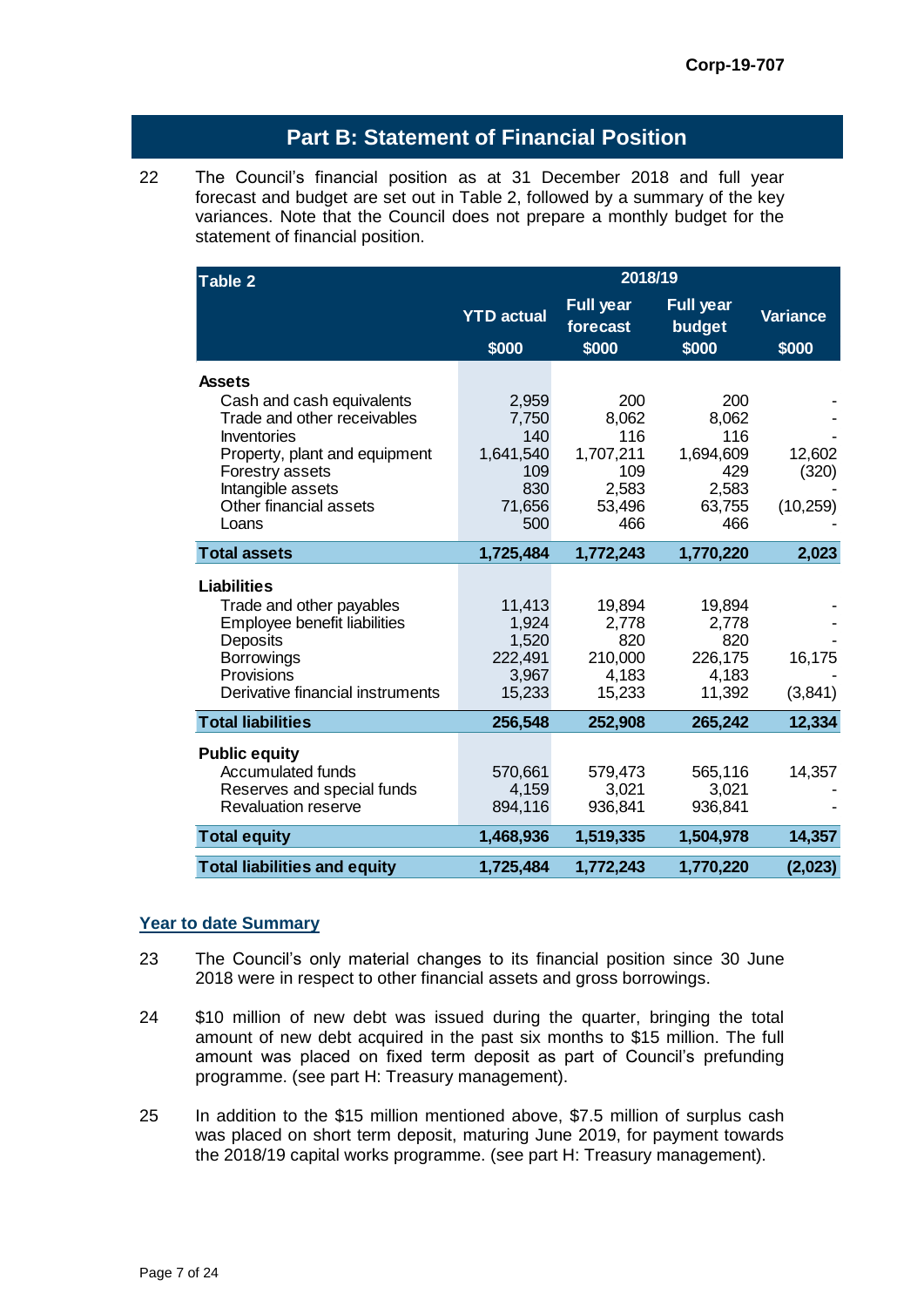#### **Full year forecast Summary**

- 26 Property, plant and equipment are forecast to be \$12.6 million favourable to year-end budget. This is mainly due to the vesting of \$12.6 million of roading assets (roads and land under roads) from NZTA as result of the new expressway.
- 27 Net borrowings are forecast to be \$6.2 million favourable to budget at yearend. This is mainly due to lower capital spending and increased development contributions and capital grants.
- 28 Other financial assets are forecast to be \$10.3 million unfavourable to budget at year-end. This variance is due to the reasons mentioned in point 27 above, i.e. Council not progressing with in the Kapiti Investment Funds (\$20 million), offset by the projected increase in prefunding (\$10 million).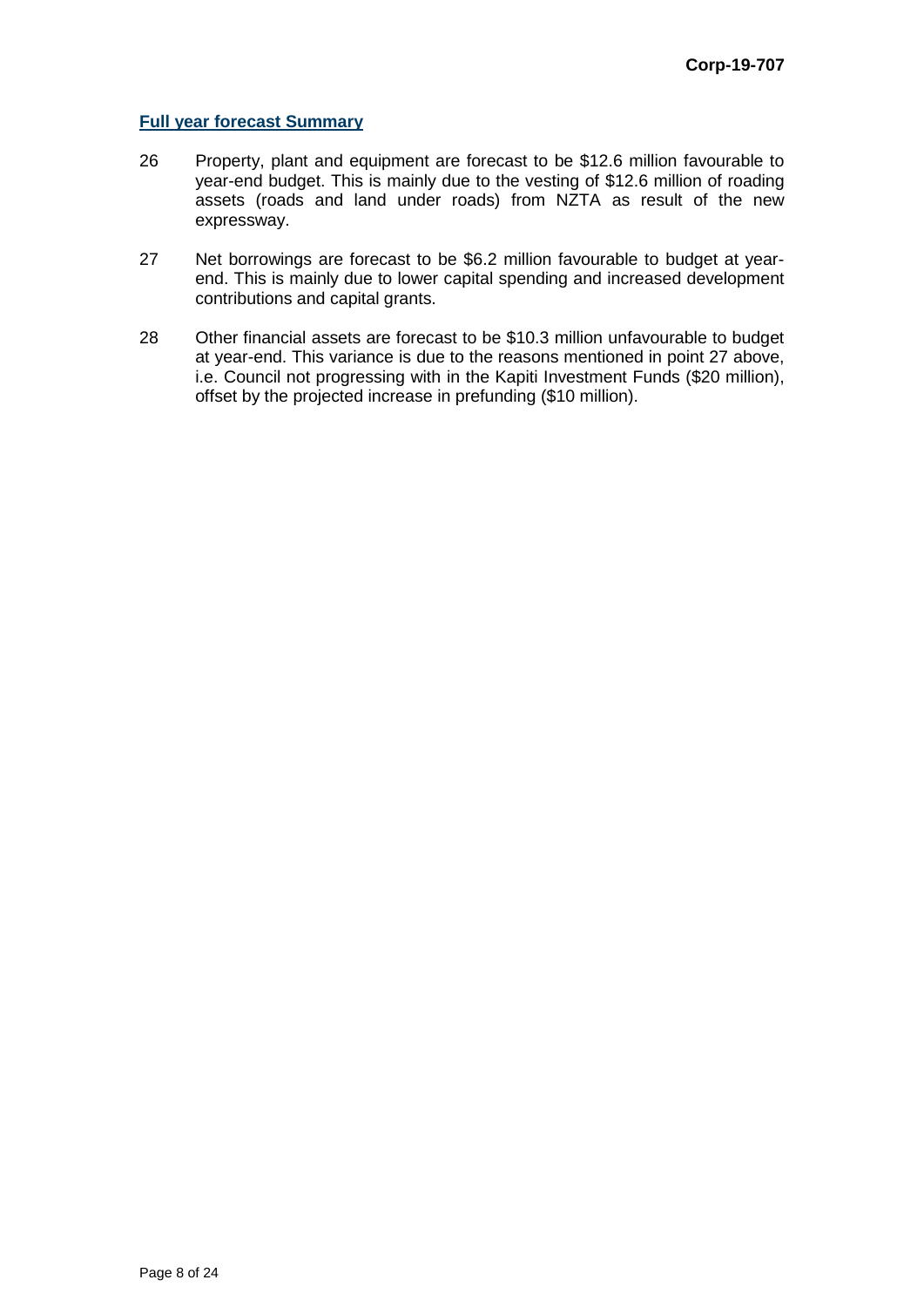# **Part C: Statement of Cash Flows**

#### 29 The Council's cash flow for the half year ended 31 December 2018 and full year forecast are set out in Table 3, followed by a summary of key variances.

| Table 3                                                                | 2018/19           |                  |                  |                  |
|------------------------------------------------------------------------|-------------------|------------------|------------------|------------------|
|                                                                        | <b>YTD</b> actual | <b>Full year</b> | <b>Full year</b> | <b>Full Year</b> |
|                                                                        |                   | forecast         | budget           | <b>Variance</b>  |
|                                                                        | \$000             | \$000            | \$000            | \$000            |
| <b>Cash flows from operating activities</b><br>Cash was provided from: |                   |                  |                  |                  |
| Kapiti Coast District Council rates                                    | 32,856            | 64,116           | 64,075           | 41               |
| Greater Wellington Regional Council Rates                              | 6,231             |                  |                  |                  |
| Grants and subsidies - operating                                       | 882               | 1,815            | 1,701            | 114              |
| Interest received                                                      | 126               | 2,217            | 2,799            | (582)            |
| Charges and fees                                                       | 7,336             | 11,103           | 10,828           | 275              |
| GST (net)                                                              | (230)             | 206              | 206              |                  |
|                                                                        | 47,201            | 79,457           | 79,609           | (152)            |
| Cash was applied to:                                                   |                   |                  |                  |                  |
| Payments to employees and suppliers                                    | 30,199            | 51,066           | 53,589           | (2,523)          |
| Rates paid to Greater Wellington Regional Council                      | 6,231             |                  |                  |                  |
|                                                                        | 36,430            | 51,066           | 53,589           | (2,523)          |
| Net cash flows from operating activities                               | 10,771            | 28,391           | 26,020           | 2,371            |
| <b>Cash flows from investing activities</b>                            |                   |                  |                  |                  |
| Cash was provided from:                                                |                   |                  |                  |                  |
| Loan repayment/Term deposit maturities                                 | 7,527             | 45,550           | 30,631           | 14,919           |
| Proceeds from sale of property, plant and equipment                    | 21                |                  |                  |                  |
| Proceeds from capital grants                                           | 690               | 4,300            | 3,990            | 310              |
|                                                                        | 8,238             | 49,850           | 34,621           | 15,229           |
| Cash was applied to:                                                   |                   |                  |                  |                  |
| Construction and purchase of property, plant and                       |                   |                  |                  |                  |
| equipment and intangibles                                              | 6,610             | 27,939           | 29,439           | (1,500)          |
| Purchase of investments                                                | 26,240            | 46,000           | 30,000           | 16,000           |
|                                                                        | 32,850            | 73,939           | 59,439           | 14,500           |
| Net cash flows from investing activities                               | (24,612)          | (24,089)         | (24,818)         | 729              |
| <b>Cash flows from financing activities</b>                            |                   |                  |                  |                  |
| Cash was provided from:                                                |                   |                  |                  |                  |
| Short-term borrowings                                                  | 17,366            |                  |                  |                  |
| Long-term borrowings                                                   | 15,000            | 35,000           | 38,856           | (3,856)          |
|                                                                        | 32,366            | 35,000           | 38,856           | (3,856)          |
| Cash was applied to:                                                   |                   |                  |                  |                  |
| Interest on borrowings                                                 | 4,743             | 9,302            | 10,058           | (756)            |
| Short-term borrowings                                                  | 14,875            |                  |                  |                  |
| Long-term borrowings                                                   |                   | 30,000           | 30,000           |                  |
|                                                                        | 19,618            | 39,302           | 40,058           | (756)            |
| Net cash flows from financing activities                               | 12,748            | (4, 302)         | (1,202)          | (3, 100)         |
| Net increase/(decrease) in cash and cash equivalents                   | (1,093)           |                  |                  |                  |
| Add total cash and cash equivalents at 1 July 2016                     | 4,052             | 200              | 200              |                  |
| <b>Total cash and cash equivalents</b>                                 | 2,959             | 200              | 200              |                  |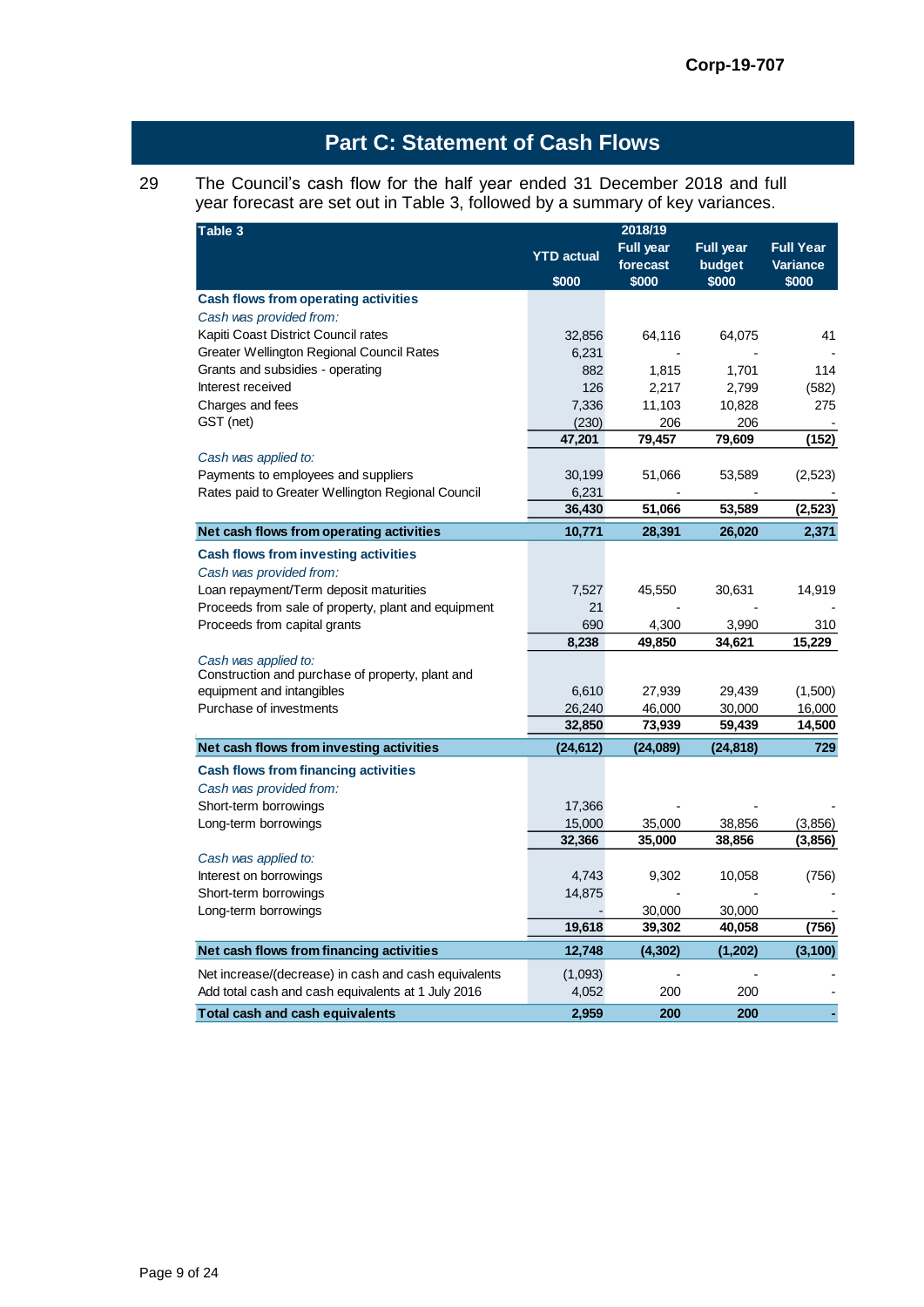#### **Year to date Summary**

- 30 Council's cash on hand at 31 December 2018 was \$2.96 million. This is higher due to Council drawing down \$2.5 million of short term funding at the end of December to cover working capital requirements for the first two weeks of January. In addition to this, NZTA paid their subsidy claim for November of \$513,000, earlier than expected, on the last day of December.
- 31 The Council's material changes to its cash flow management for the period ended 31 December 2018 were:
	- 31.1 \$15 million of new long term debt was issued during the period;
	- 31.2 \$26 million of funds were placed on fixed term deposit (\$15 million new debt and \$11 million surplus cash);
	- 31.3 \$7.5 million of surplus cash that was placed on fixed deposit matured during the past six months; and
	- 31.4 \$6.6 million was paid in relation to the Council's capital expenditure programme.

#### **Full year forecast Summary**

32 \$30 million of long term debt is maturing March 2019. This amount has been fully prefunded and will be repaid from funds held on term deposit.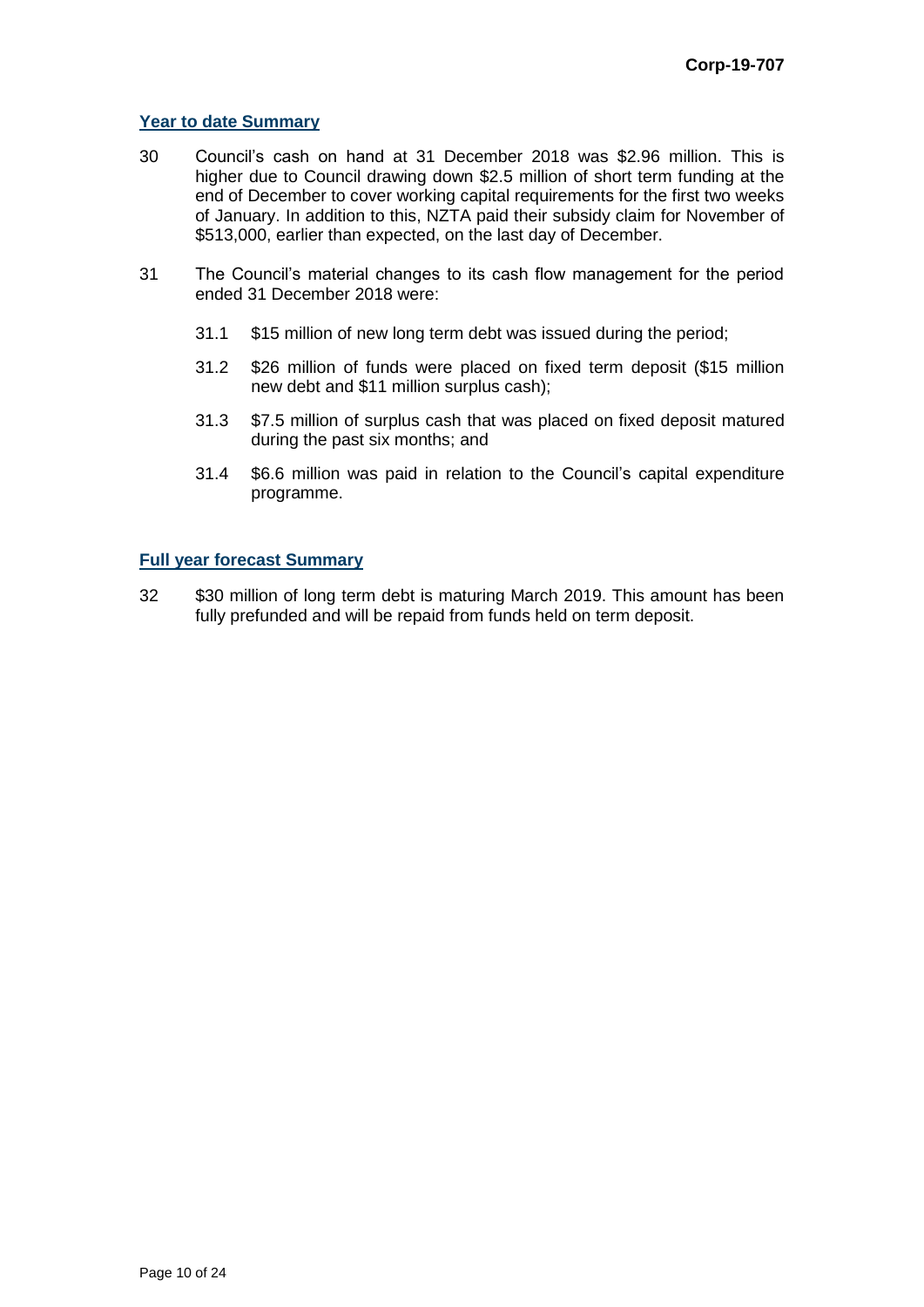### **Part D: Statement of Rates Funding**

- 33 The rates surplus/(deficit) is different to the operating surplus/(deficit) per the Statement of Comprehensive Revenue and Expense as shown on page 2, due to the following:
	- operating surplus/(deficit) covers all of the Council's operating revenue and expense from all funding sources, including vested assets.
	- the rates surplus/(deficit) only covers the Council's revenue and expenses that are rates funded.
- 34 Table 4 below details the actual year to date rates funding surplus / (deficit) for the quarter ending 31 December 2018 and for the 2018/19 year.

|                                                         | 2018/19<br><b>YTD</b> actual | 2018/19<br>Year | 2018/19<br>Year |
|---------------------------------------------------------|------------------------------|-----------------|-----------------|
| Table 4: Rates revenue requirement                      | \$000                        | forecast        | <b>Budget</b>   |
|                                                         |                              | \$000           | \$000           |
|                                                         |                              |                 |                 |
| <b>Operating (deficit)/surplus</b>                      | 2,326                        | 12,791          | (394)           |
| Adjusted by income and expenditure not funded by rates: |                              |                 |                 |
| Net Expenditure funded by reserves and special funds    | (10)                         | 120             | 58              |
| Capital funding and vesting of assets                   | (2,666)                      | (16, 854)       | (3,607)         |
| Revaluation of Council's assets                         |                              |                 |                 |
| Unfunded Depreciation                                   | 1.934                        | 3.868           | 3,868           |
| Underlying net rates surplus/(deficit)                  | 1,584                        | (75)            | (75)            |
| Represented by:                                         |                              |                 |                 |
| Net underspend across the organisation                  | 1.584                        | (75)            | (75)            |
| Rates surplus / (deficit)                               | 1.584                        | (75)            | (75)            |

- 35 The year to date rates surplus of \$1.58 million is mainly due to lower levels of operating expenditure than planned (in areas such as personnel, maintenance and general expenses), and additional rates revenue due to growth in rateable units since the LTP was approved.
- 36 Overall the council is currently forecasting to meet its budgeted rates deficit of \$75,000. This deficit was funded by a portion of the 2017/18 surplus. While the Council's full year performance is subject to change during the next two quarters, the Council is working hard to ensure that we meet the budget or finish the year with a small rates surplus.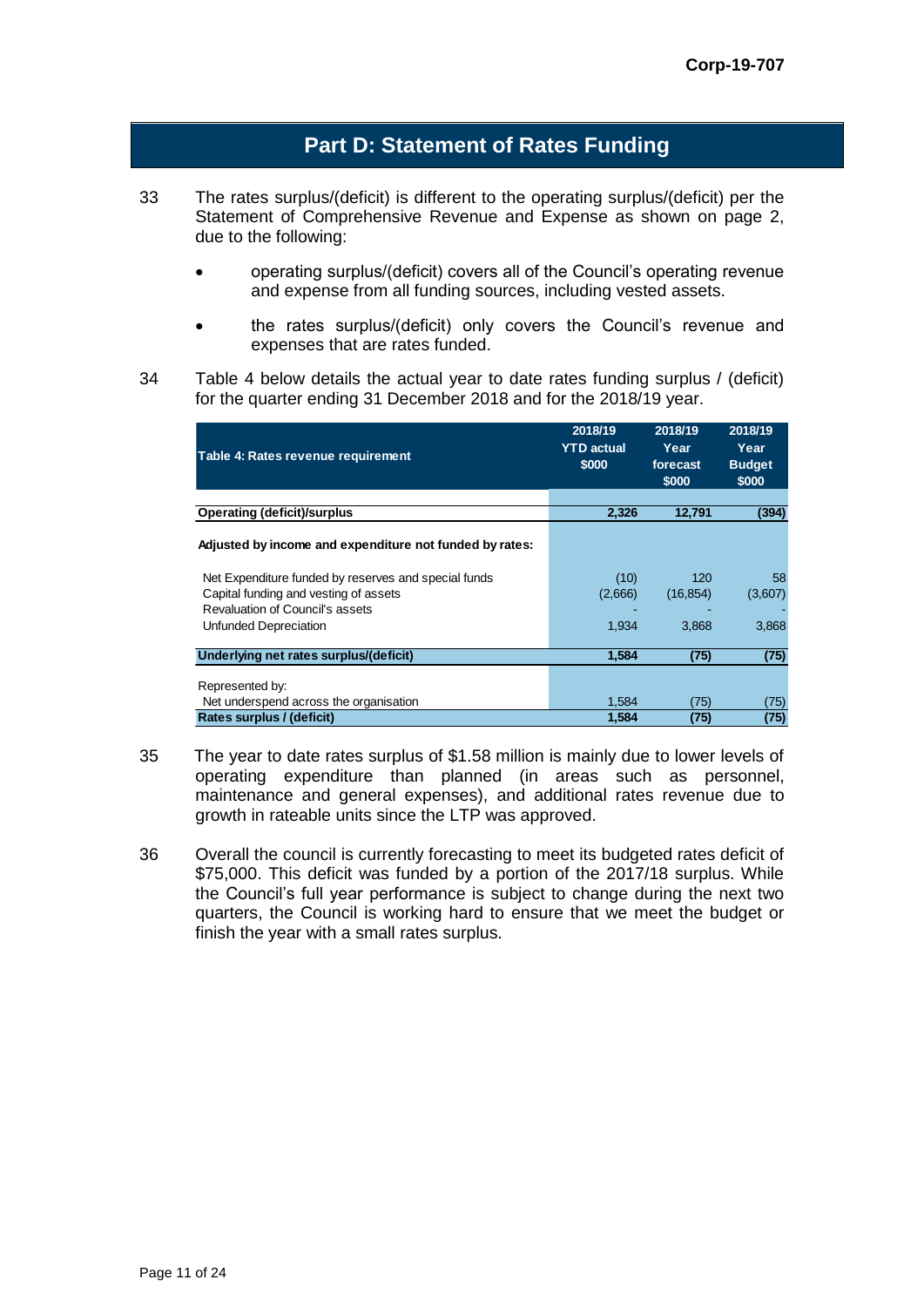### **Part E: Water Account Statement**

- 37 The Council's water account since water meters were introduced in 2014 captures the total cost of supplying potable water. This includes reticulation and treatment. Ideally the total cost of supplying potable water is fully recovered by fixed and metered water supply rates each year. The water account is a closed account. This means that any surpluses will be held within the account to fund future costs of providing water. Conversely any deficits will need to be recovered from future water charges.
- 38 Water usage is expected to take a number of years to normalise as districtwide water meter charging for all residential properties commenced from July 2014. Therefore, the Council needs to carefully monitor usage trends to best determine what charges are necessary to fully recover the total costs of providing a treated water supply.
- 39 The water account is currently in deficit. The Council plans to gradually increase the annual water supply rates, to a level that recovers the full cost of providing this service across the District within the next five (or more) years.
- 40 Council water revenue is currently forecasted to cover expenditure for the 2018/19 financial year.



41 The table below outlines the water account position. From 2018/19 onwards, the anticipated surpluses will help to ensure that the full cost of water is recovered from water rates. The water account deficit is expected to be nil by 30 June 2023.

|                                |        |               | 2014/15 2015/16 2016/17 | 2017/18       |               |               |               | 2018/19 2019/20 2020/21 2021/22 2022/23 |               |
|--------------------------------|--------|---------------|-------------------------|---------------|---------------|---------------|---------------|-----------------------------------------|---------------|
|                                | Actual | <b>Actual</b> | Actual                  | <b>Actual</b> | <b>Budget</b> | <b>Budget</b> | <b>Budget</b> | <b>Budget</b>                           | <b>Budget</b> |
|                                | \$m    | \$m           | \$m                     | <b>Sm</b>     | <b>Sm</b>     | \$m           | <b>Sm</b>     | \$m                                     | \$m           |
| Cost of providing water        | 8.1    | 8.0           | 8.5                     | 8.3           | 8.4           | 8.7           | 9.5           | 9.9                                     | 10.1          |
| Water rates revenue            | 7.6    | 7.6           | 7.8                     | 8.6           | 8.8           | 9.2           | 9.7           | 10.0                                    | 10.4          |
| Annual surplus/(deficit)       | (0.5)  | (0.3)         | (0.7)                   | 0.2           | 0.4           | 0.4           | 0.2           | 0.1                                     | 0.3           |
| Balance of water account       | (0.5)  | (0.8)         | (1.6)                   | (1.4)         | (1.0)         | (0.5)         | (0.4)         | (0.2)                                   | 0.0           |
| Variable Price (Including GST) | \$0.95 | \$0.99        | \$1.04                  | \$1.09        | \$1.14        | \$1.19        | \$1.24        | \$1.29                                  | \$1.32        |
| Fixed Price (Including GST)    | \$189  | \$190         | \$199                   | \$207         | \$215         | \$222         | \$233         | \$236                                   | \$240         |
| <b>Fixed Portion</b>           | 54%    | 55%           | 56%                     | 60%           | 55%           | 55%           | 55%           | 55%                                     | 55%           |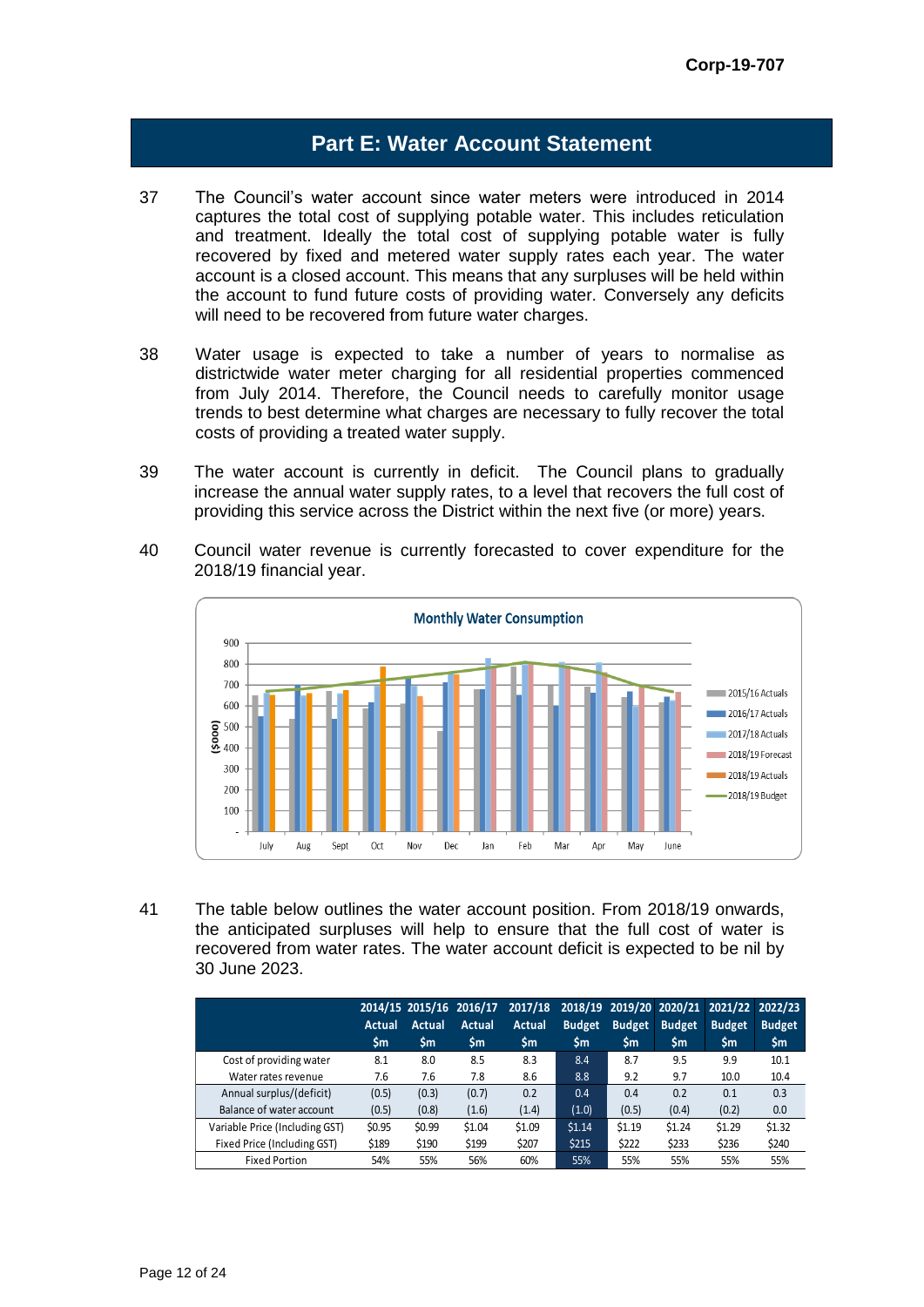42 The chart below outlines the cost of providing water services each year, compared with the water rates revenue received. The overall approach by Council is to gradually increase the water rates revenue to ensure that the full cost of providing water services is recovered by 2023.

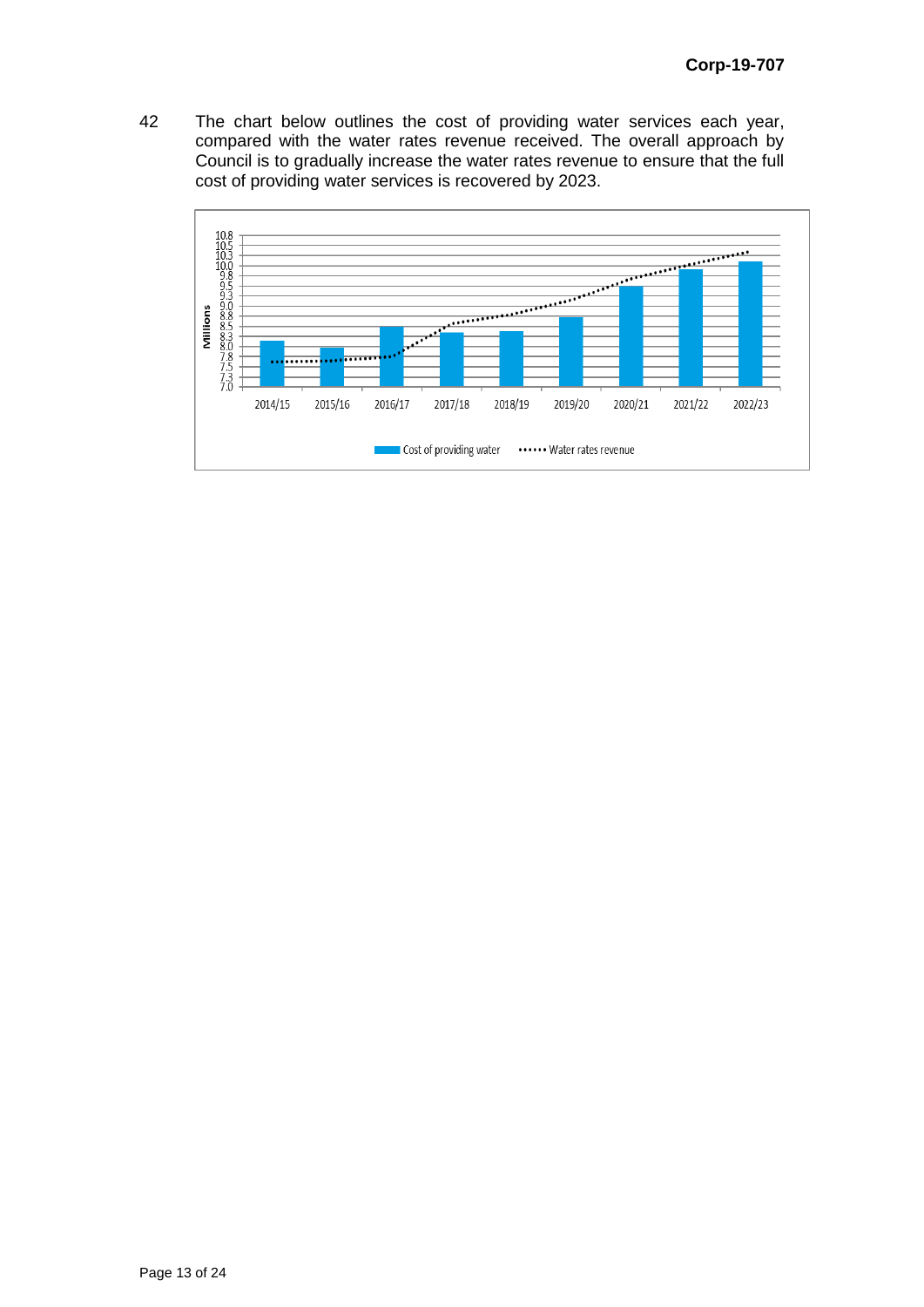# **Part F: Capital Spending Programme**

43 A summary of the progress of our capital works programme for 2018/19 and forecast for this year are shown by activity against the full year budget in Table 5 below.

| Table 5                                                     | <b>Actuals Q1</b><br>31 Dec 2018 | <b>FY</b><br><b>Forecast</b><br>2018/19 | <b>FY</b><br><b>Budget</b><br>2018/19 | <b>FY</b><br>Variance -<br>under /<br>(over)<br>2018/19 |
|-------------------------------------------------------------|----------------------------------|-----------------------------------------|---------------------------------------|---------------------------------------------------------|
|                                                             | \$000                            | \$000                                   | \$000                                 | \$000                                                   |
| <b>Access and Transport</b>                                 | 1,460                            | 9,166                                   | 9,155                                 | (11)                                                    |
| Coastal Management                                          | 407                              | 1,891                                   | 1,894                                 | 3                                                       |
| <b>Community Facilities and</b><br><b>Community Support</b> | 358                              | 2,202                                   | 1,504                                 | (698)                                                   |
| Corporate                                                   | 287                              | 1,122                                   | 1,122                                 |                                                         |
| <b>Economic Development</b>                                 | 464                              | 2,553                                   | 2,553                                 |                                                         |
| Governance and Tangata<br>Whenua                            | 11                               | 116                                     | 116                                   |                                                         |
| Parks and Open Spaces                                       | 236                              | 1,909                                   | 2,152                                 | 243                                                     |
| <b>Recreation and Leisure</b>                               | 425                              | 2,950                                   | 3,684                                 | 734                                                     |
| <b>Regulatory Services</b>                                  | 10                               | 35                                      | 20                                    | (15)                                                    |
| Solid Waste                                                 | 58                               | 586                                     | 586                                   |                                                         |
| Stormwater Management                                       | 579                              | 2,556                                   | 2,556                                 |                                                         |
| Wastewater Management                                       | 698                              | 1,712                                   | 2,482                                 | 770                                                     |
| Water Management                                            | 534                              | 1,260                                   | 1,896                                 | 636                                                     |
| <b>Totals</b>                                               | 5,527                            | 28,058                                  | 29,720                                | 1,662                                                   |

44 The capital works program is 19% completed against the budget of \$29.7 million. Note that this budget includes 2017/18 carry-forwards approved by the Council in August.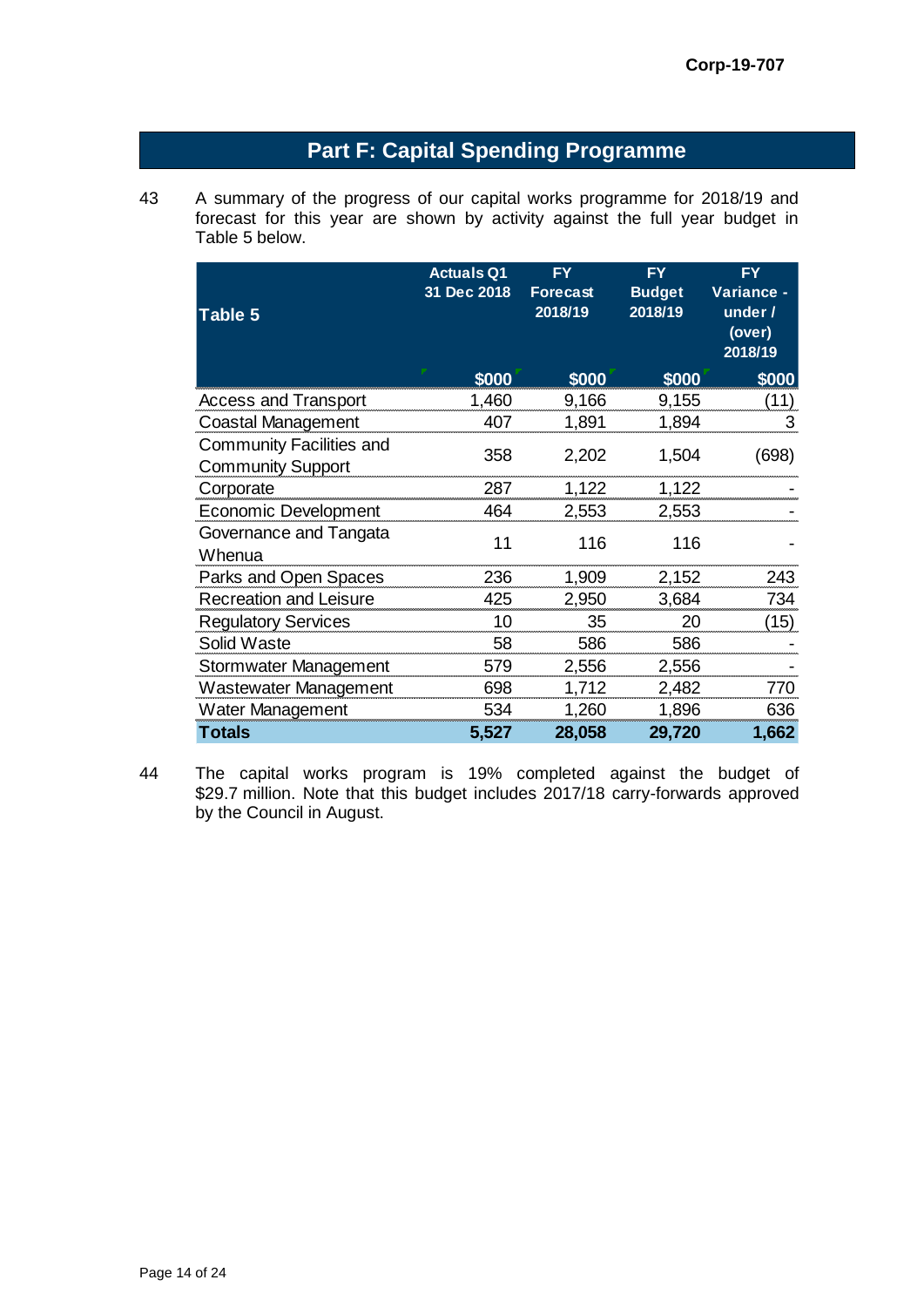45 The explanation for significant forecast variances in the 2018/19 capital works programme are outlined below:

| <b>Activity</b>                                      | <b>Forecast</b><br><b>Variance</b> | <b>Summary Explanation</b>                                                                                                                                                                                   |
|------------------------------------------------------|------------------------------------|--------------------------------------------------------------------------------------------------------------------------------------------------------------------------------------------------------------|
| Community Facilities and<br><b>Community Support</b> | (\$698,000)                        | This includes expenditure for<br>Otaki rivermouth toilets \$44k,<br>Districtwide Housing renewals<br>\$204k and Paraparaumu<br><b>College Sportshall renewal</b><br>\$293k.                                  |
| <b>Recreation and Leisure</b>                        | \$734,000                          | Waikanae Library building capital<br>budget will not be spent this<br>financial year as analysis is being<br>completed on solutions for<br>providing library services into the<br>future.                    |
| Wastewater Management                                | \$770,000                          | Waikanae Duplicate Rising Main<br>\$731k due to resource consent<br>delays.                                                                                                                                  |
| Water Management                                     | \$636,00                           | This is due to delays due to the<br>set-up of the professional services<br>panel for Waikanae Stage 2.<br>Because there is budget provided<br>in 2019/20 this funding will be<br>carried forward to 2020/21. |

46 The Activity Reports 1 October – December 2018 (Corp-19-729) contain more detailed information about the spending variations at the activity level.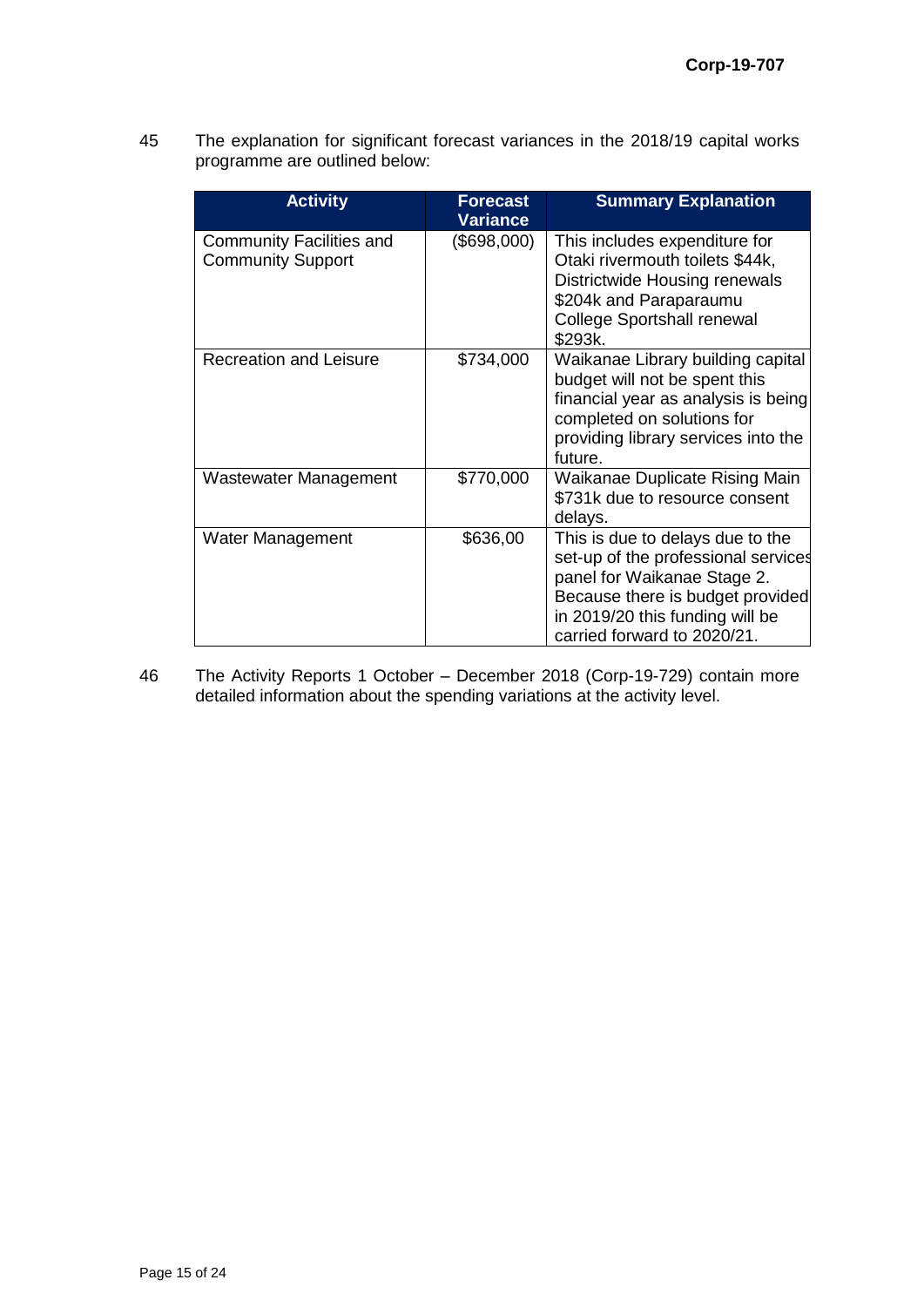### **Part G: Outstanding Rates Debt as at 31 December 2018**

- 47 As part of the bigger picture of continuing to better manage and reduce the Council's debt we need to ensure that everyone is paying their fair share when it comes to general property rates and water rates.
- 48 Our rates team has always performed a debt collection role when it comes to unpaid rates. Like a number of other councils around the country we are now using the services of a Local Government Shared Services agency, Debt Management Central, to assist our team with collecting outstanding rates debts.
- 49 Debt Management Central is working with the Council and within its rating policies, following the same process our own debt collection staff use. This framework for recovery of unpaid rates is set out in the Local Government (Rating) Act 2002.
- 50 We expect this assistance, which started in mid-September, to be over six to twelve months.

#### **Property rates outstanding (Excluding water rates)**

51 The total property rates outstanding as at 31 December 2018 was \$2.32 million (31 December 2017: \$2.45 million).



52 The Council has collected \$1.46 million of rate arrears since 1 July 2018. DMC have worked with ratepayers to firstly set up workable payment arrangements, and have also issued mortgagee notifications where appropriate. This will ensure that an increased level of outstanding rates will be collected over the next year, allowing the Council to reduce its borrowings levels. Mortgagee demands for those who have not entered into arrangements will be collected in the third quarter and is anticipated to reduce the level of outstanding rates arrears by a further \$152,000.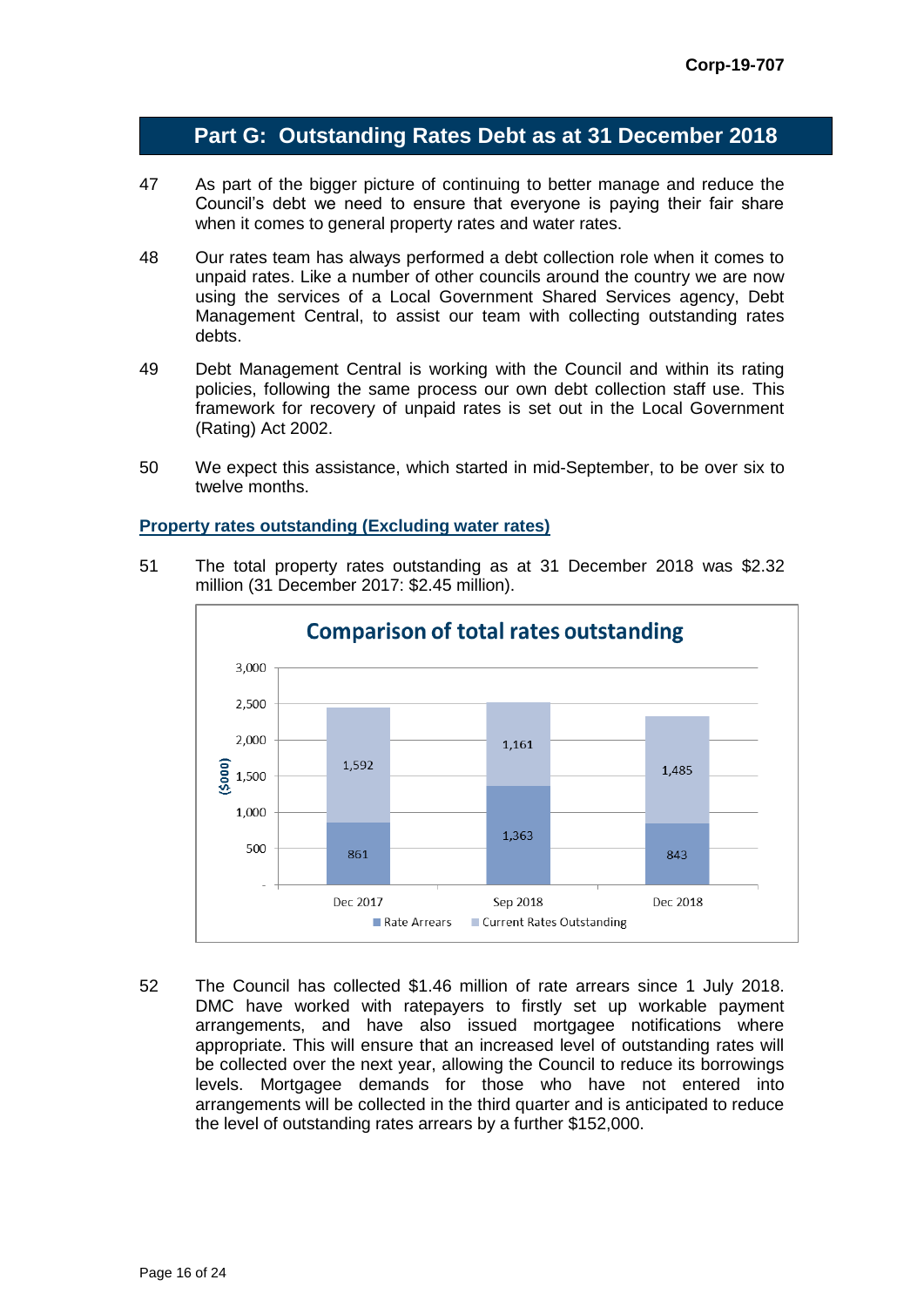53 The Council collects rates on behalf of the Greater Wellington Regional Council. There is \$1.49 million of current rates outstanding as at 31 December 2018 split as follows:

| <b>Breakdown of current rates outstanding</b> | <b>Rates</b><br>\$000 | <b>Penalties</b><br>\$000 | <b>Current rates</b><br>outstanding<br>\$000 |
|-----------------------------------------------|-----------------------|---------------------------|----------------------------------------------|
| Kāpiti Coast District Council rates           | 998                   | 266                       | 1.264                                        |
| <b>Greater Wellington Regional Council</b>    | 173                   | 47                        | 220                                          |
| Total                                         | 1 171                 | 314                       | ⊟485                                         |

54 The graph below shows a comparison of the \$843,000 of rate arrears outstanding as at 31 December 2018 and for the previous 4 years.



55 The graph below details the rates arrears of \$843,000 by property use category. The majority of the total rate arrears are from residential properties, followed by lifestyle properties.

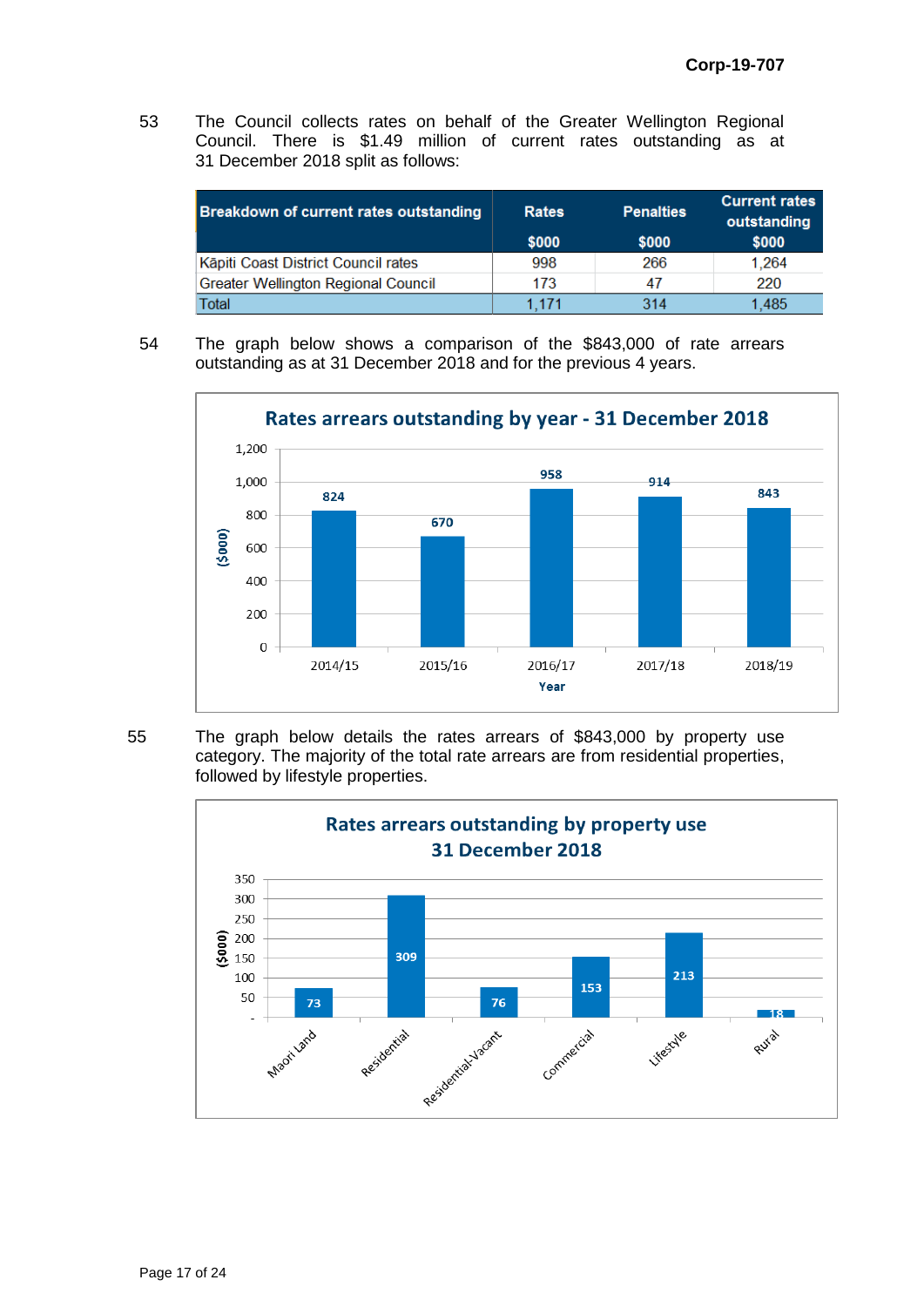56 The rates arrears from Māori freehold land rate is arrears owed to Greater Wellington Regional Council, as well as Kapiti Coast District Council rates charged for the current rating year which have not yet been recommended for remission for the 2018/19 rating year.

#### **Water rates outstanding**

- 57 A total of \$1.01 million of water rates is outstanding as at 31 December 2018 (\$1.06 million as at 30 September 2018).
- 58 Water rate payments received are first applied to water rate arrears. The chart below reflects the overall water rates debt as at 31 December 2018, 30 September 2018 and 31 December 2017;



59 The graph below details the total water rates outstanding by property use category. The majority of the outstanding water rates are from residential properties.



60 \$664,000 or 66% of outstanding water rates relate to individual debtor balances of less than \$500.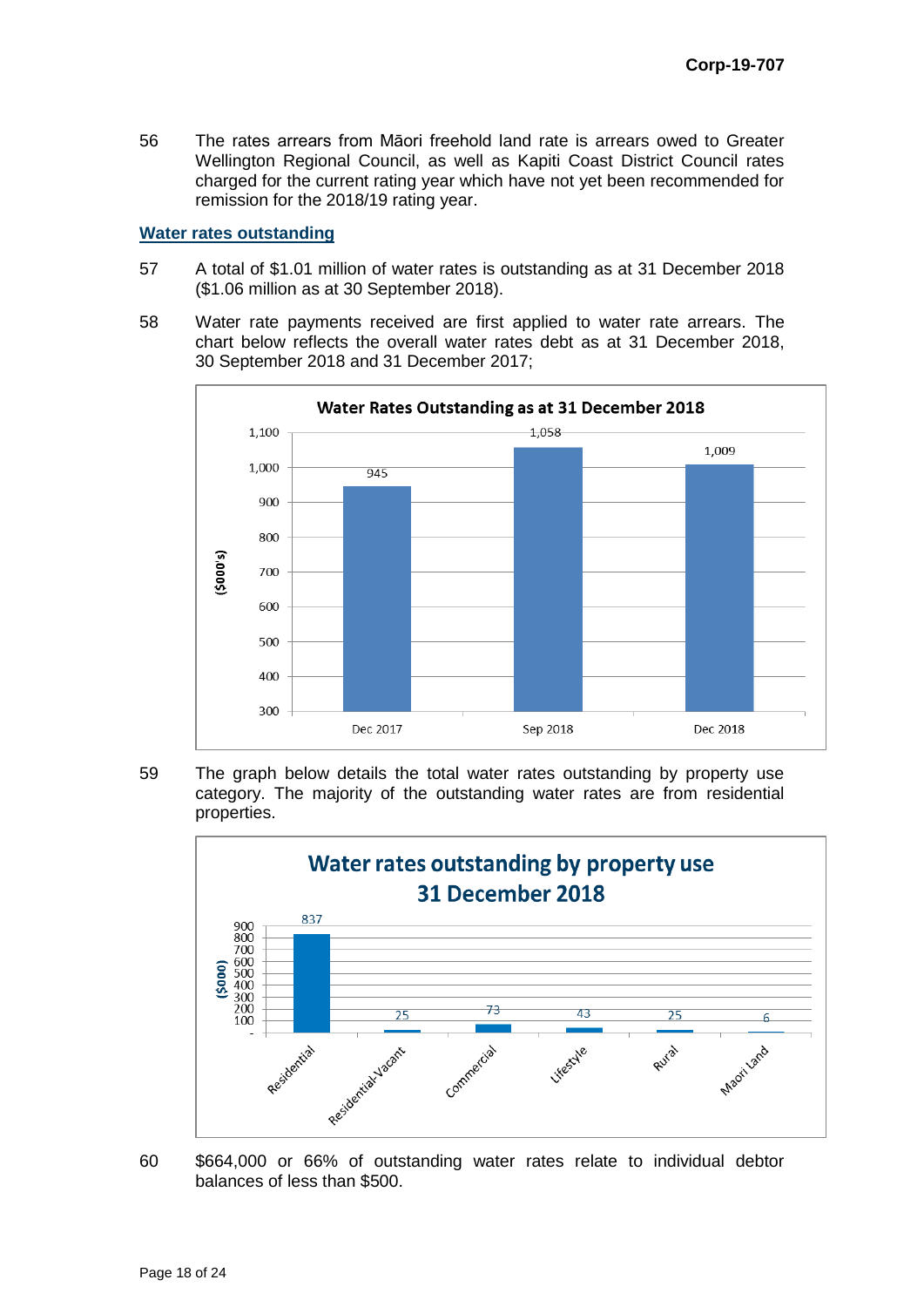61 The graph below details the ageing of the total water rates outstanding. \$458,000 (31 December 2018: \$709,000) or 45% of the Council's outstanding water rates are 90 days or older. The Council has seen a 35% reduction in balances 90 days or older when compared to the prior year as a result of the increased focus on collection. Mortgagee demands for those who have not entered into arrangements will be collected in the third quarter and is anticipated to reduce the level of outstanding water rates arrears by a further \$124,000.



62 Table 7 below details the total rate remissions issued to 31 December 2018 against the full year budget. Applications for Rates Assistance were posted to eligible property owners in December 2018 and are expected to be processed in Q3 2019.

| Table 7                                                                                                                                          | Actual | <b>Forecast</b> | <b>Budget</b> | Variance |
|--------------------------------------------------------------------------------------------------------------------------------------------------|--------|-----------------|---------------|----------|
|                                                                                                                                                  | \$000  | \$000           | \$000         | \$000    |
| Community properties (Council and private<br>ownership), sporting, recreational and other<br>community organisations                             | 15     | 112             | 195           |          |
| Residential rating units containing two separately<br>habitable units                                                                            | 53     | 83              |               |          |
| Rates Assistance including ongoing financial<br>assistance, temporary financial assistance and<br>water rate remission for vulnerable households |        | 200             | 200           |          |
| Total                                                                                                                                            | 69     | 395             | 395           |          |

- 63 Central Government rate rebates of \$1.048 million (1,789 properties) have been granted up to 31 December 2018. The Council provides the approved rates rebate (up to \$630 per rateable property) to the successful applicants and recovers the costs directly from the Department of Internal Affairs.
- 64 The Council actively promotes the Government rates rebate and remissions on radio, Facebook and through adverts in the local papers and has begun working with Grey Power and the Older Persons' Council to look at opportunities to promote remissions and rebates more widely.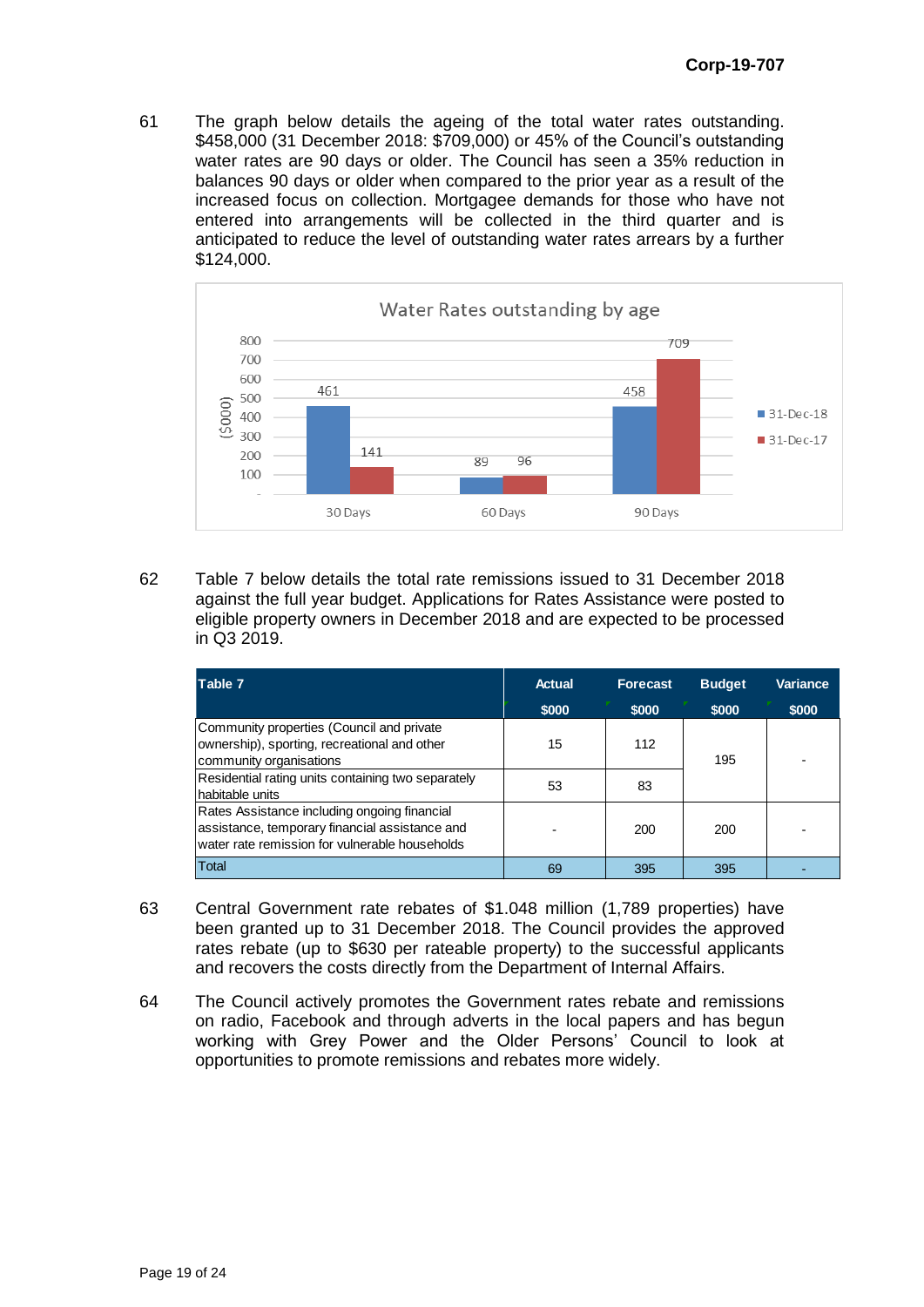## **Part H: Treasury Management**

### **SUMMARY**

- 65 During the past quarter, the Council has issued \$10 million of new debt towards prefunding the April 2020 debt maturity, bringing the total amount of new debt acquired during the past six months to \$15 million. The funds were placed on term deposit as part of Council's prefunding programme, at the most favourable rates available in the market.
- 66 The Table below shows the movement in the Council's debt balance for the past six months.

|                                    |                                                                  | <b>Explained by:</b>          |                       |                            |       |  |
|------------------------------------|------------------------------------------------------------------|-------------------------------|-----------------------|----------------------------|-------|--|
| <b>Borrowings</b>                  | <b>Gross</b><br>borrowings                                       | <b>Pre-funding borrowings</b> | Short term<br>funding |                            |       |  |
|                                    | <b>TD</b><br>TD.<br>TD.<br><b>March 2019</b><br><b>September</b> |                               | <b>April 2020</b>     | <b>Commercial</b><br>Paper |       |  |
|                                    | \$000                                                            | \$000                         | \$000                 | \$000                      | \$000 |  |
| Opening balance 1 July 2018        | 205,000                                                          | 30.000                        | 15,000                |                            |       |  |
| New Long term debt issued YTD      | 15,000                                                           | -                             | 5,000                 | 10.000                     |       |  |
| Short term working capital funding | 2,491                                                            |                               |                       |                            | 2,491 |  |
| <b>Total</b>                       | 222,491                                                          | 30,000                        | 20,000                | 10,000                     | 2,491 |  |

- 67 \$30 million of long term debt is maturing March 2019. As seen from the table above this amount has been fully funded through our prefunding programme and will be repaid from term deposits maturing on the day.
- 68 As at 31 December 2018, the Council had \$74.48 million of cash, term deposits and borrower notes on hand. This is broken down as follows:

| <b>Term deposits &amp; Borrower Notes</b>                                   | Prefunding<br>borrowings<br>\$000 | <b>Prefunding</b><br>capex<br>\$000 | <b>Borrower</b><br>notes<br>\$000 | Cash<br>\$000 | Total cash,<br>term<br>deposits and<br>borrower<br>notes<br>\$000 |
|-----------------------------------------------------------------------------|-----------------------------------|-------------------------------------|-----------------------------------|---------------|-------------------------------------------------------------------|
| LGFA debt maturing March 2019                                               | 30,000                            |                                     |                                   |               | 30,000                                                            |
| LGFA debt maturing September 2019                                           | 20,000                            |                                     |                                   |               | 20,000                                                            |
| LGFA debt maturing April 2020                                               | 10,000                            |                                     |                                   |               | 10,000                                                            |
| Surplus cash placed on TD for Capital Works Programme<br>maturing June 2019 |                                   | 8.000                               |                                   |               | 8,000                                                             |
| Surplus cash                                                                |                                   |                                     |                                   | 2,959         | 2,959                                                             |
| Borrower notes held                                                         |                                   |                                     | 3,520                             |               | 3,520                                                             |
| <b>Total</b>                                                                | 60,000                            | 8,000                               | 3,520                             | 2,959         | 74,479                                                            |

- 69 Since August 2016, the RBNZ has kept the official cash rate (OCR) at 1.75% with no change for the year.
- 70 The Council's weighted average cost of borrowing for the quarter ended 31 December 2018 was 4.49% compared to the budget of 4.8%.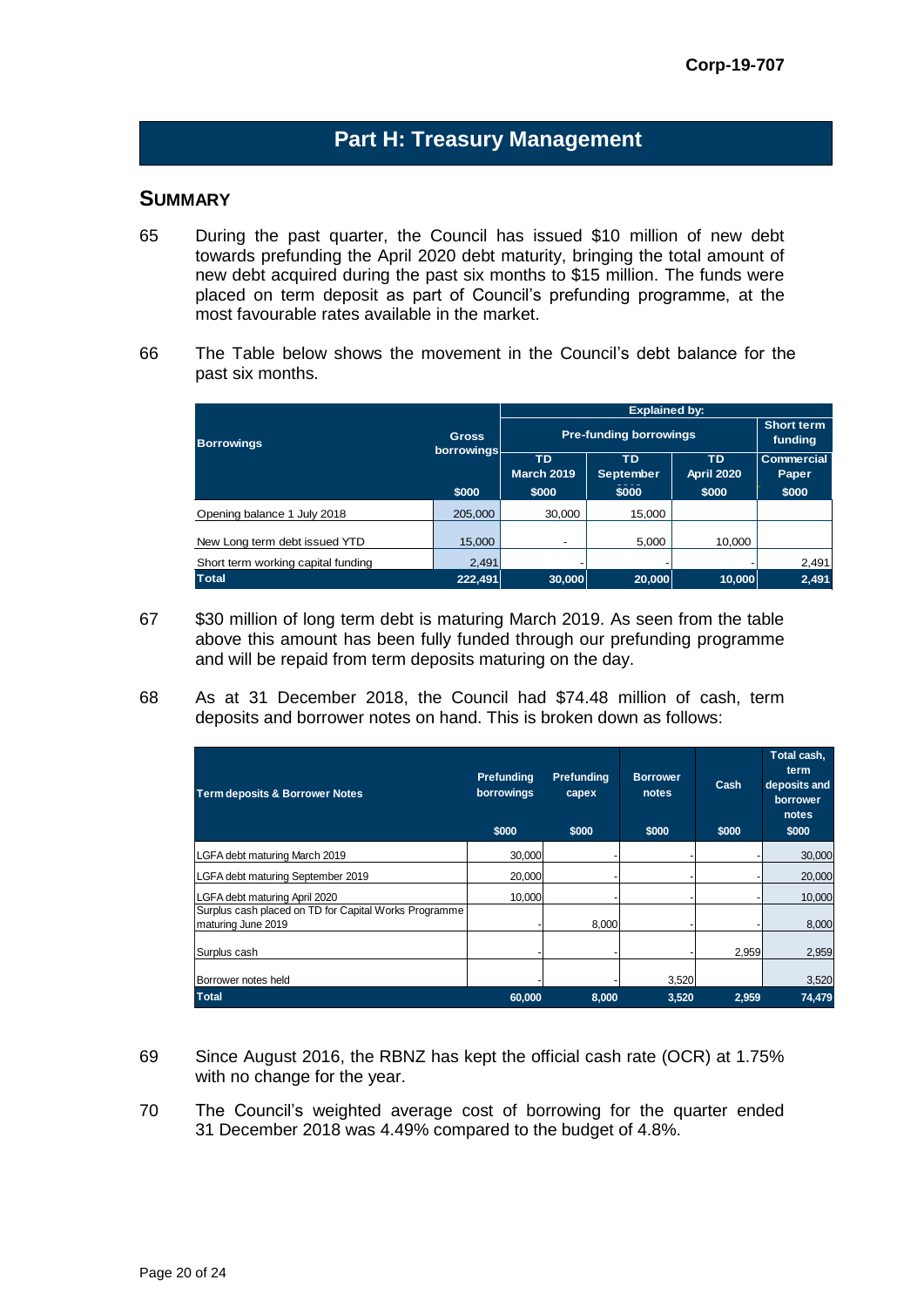#### **Net debt**

- 71 Net debt is the measure of the Council's total borrowings less cash on hand and cash investments (including Local Government Funding Agency (LGFA) borrower notes). Net debt is used to calculate two of the Council's treasury policy limits.
- 72 Table 8 below shows the Council's net debt as at 31 December 2018 against full year forecast and budget.

| Table 1               | Dec YTD<br><b>Actual</b><br>\$000's | <b>Full Year</b><br><b>Forecast</b><br>\$000's | <b>Full Year</b><br><b>Budget</b><br>\$000's | <b>Full Year</b><br><b>Variance</b><br>\$000's |
|-----------------------|-------------------------------------|------------------------------------------------|----------------------------------------------|------------------------------------------------|
| <b>External debt</b>  | 222,491                             | 210,000                                        | 226,175                                      | (16, 175)                                      |
| less borrower notes   | (3,520)                             | (3,360)                                        | (3,619)                                      | 259                                            |
| less cash investments | (70, 959)                           | (50, 200)                                      | (60,000)                                     | 9,800                                          |
| Net debt              | 148,012                             | 156,440                                        | 162,556                                      | (6, 116)                                       |

73 The Council is targeting through its financial strategy to bring net borrowings below 200% of operating income. The Council is currently forecasting net borrowings as a share of operating income to be 198% at the end of June 2019.

#### **Treasury policy limits**

- 74 The treasury management policy (Policy) contains three financial ratios with either a maximum or minimum policy limit.
- 75 The Policy sets the maximum limit for the ratio of net interest expense to total operating revenue of 20%. The chart below shows actual limits achieved for each quarter.

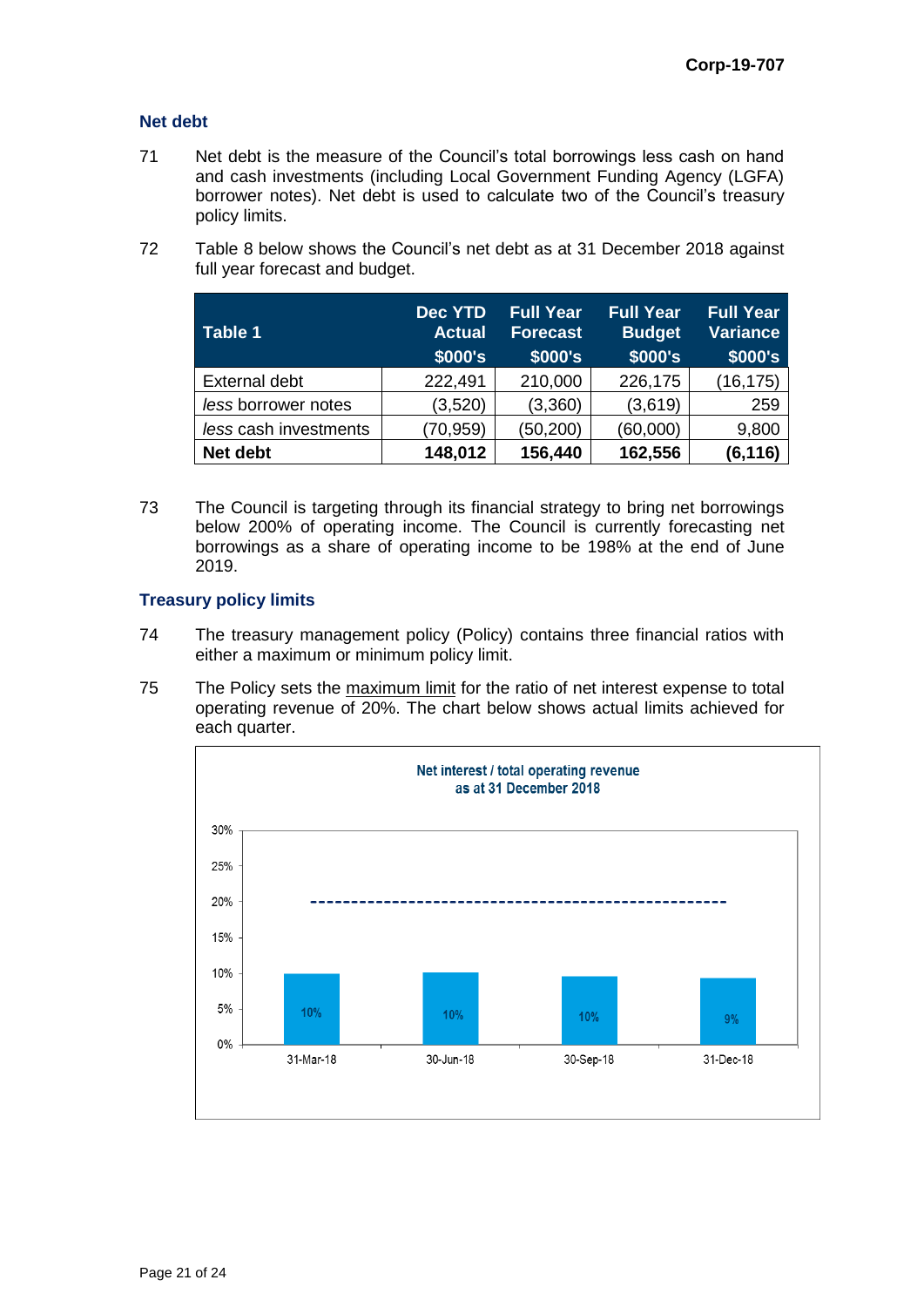76 The Policy sets the minimum limit for the liquidity ratio of 110%. This is a measure of the Council's available financial facilities compared to its current debt levels. The chart below shows actual limits achieved for each quarter.



77 The Policy sets the maximum limit for net debt to operating income of 240%. This is a measure of the Council's ability to repay its debt from the operating revenue it receives during a given financial year.

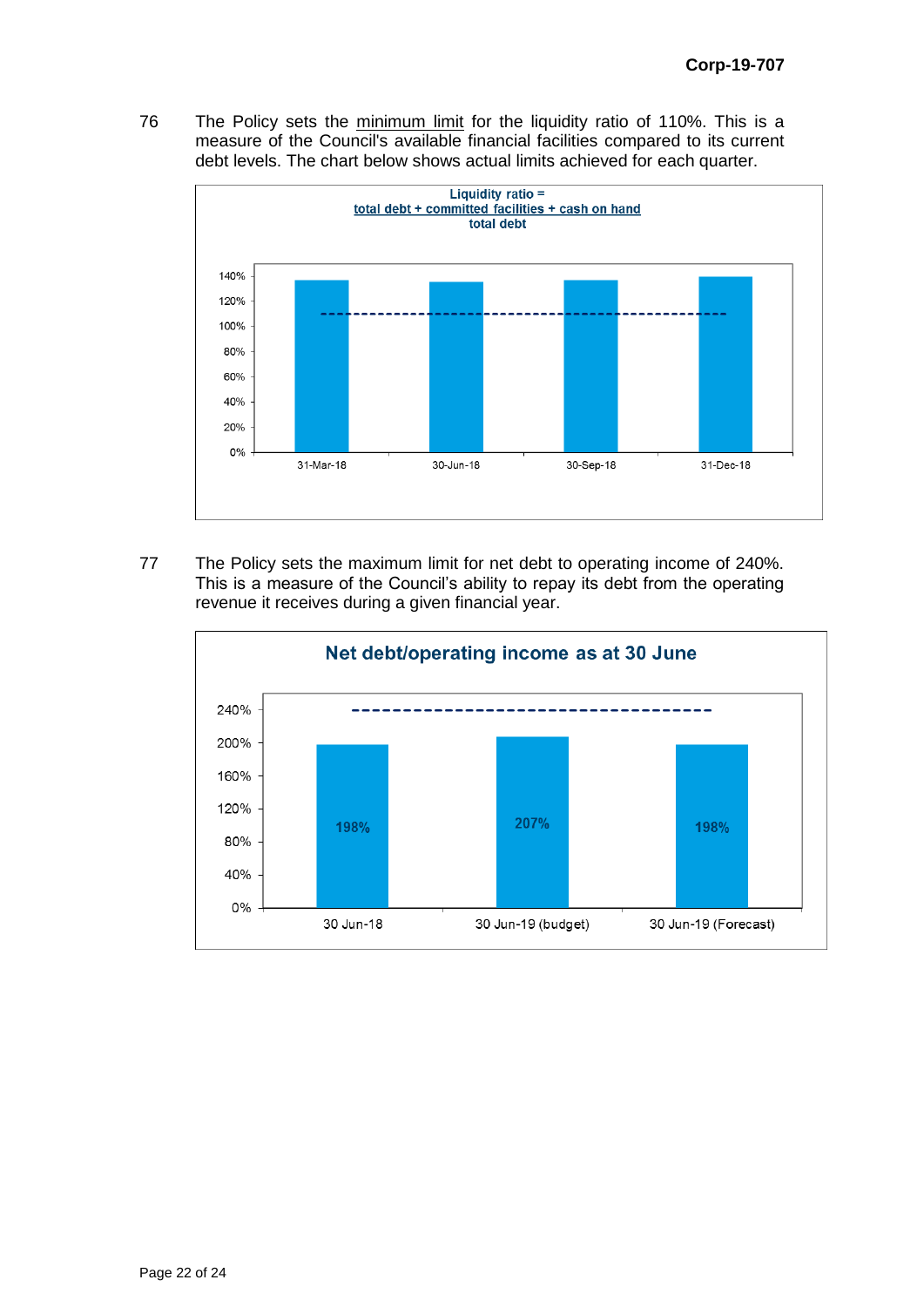### **Part I: Asset Revaluation**

- 78 The Council's asset valuations are performed with sufficient regularity to ensure the carrying amounts are maintained at fair value. All valuations are performed by independent qualified valuers.
- 79 By maintaining asset values at fair value, the Council ensures that it best achieves intergenerational equity whereby ratepayers pay their fair share, and only their fair share, of the assets they use and benefit from.
- 80 From 1 July 2015, the Council transitioned to an annual rolling asset revaluation programme as set out below:

| Asset classification                                                         | <b>Next</b><br><b>Revaluation</b><br>date | Subsequent revaluation       |
|------------------------------------------------------------------------------|-------------------------------------------|------------------------------|
| Water, wastewater and<br>stormwater (including seawalls<br>and river control | 30 June 2020                              | Every two years thereafter   |
| Roading (excluding land under<br>roads)                                      | 30 June 2019                              | Every two years thereafter   |
| Land and buildings (including<br>land under roads revaluation)               | 30 June 2020                              | Every three years thereafter |
| Parks and reserves structures                                                | 30 June 2020                              | Every three years thereafter |

- 81 As seen from the table above, the Council's Roading assets (excluding land under roads) are scheduled to be re-valued in the 2018/19 financial year. This group of assets were previously re-valued in June 2017.
- 82 The Council has again engaged Stantec New Zealand Limited (formerly MWH New Zealand Limited) to perform this revaluation. As with previous valuations, the Council will perform a comprehensive due diligence review of the revaluations provided by independent valuers.
- 83 As changes in the asset values can significantly impact depreciation costs in out years, the Council has requested a draft asset valuation of the Roading assets at 31 January 2019.
- 84 We are currently finalising our due diligence on the draft January revaluation. Based on the impacts of the draft results, an additional \$163,808 of depreciation has been forecast to what was assumed in the 2019/20 LTP. This is due to the significant level of assets vested to the Council this year for subdivisions and local link roads associated with the expressway. The additional depreciation has been included in the 2019/20 Draft Annual Plan.
- 85 The annual report accounting policy relating to the revaluation of Council assets for the 2018/19 year programme included land under roads together with all other roading assets.
- 86 To be consistent with Councils other asset classes of land and buildings, we have elected to revalue land under roads at the same time in 30 June 2020.